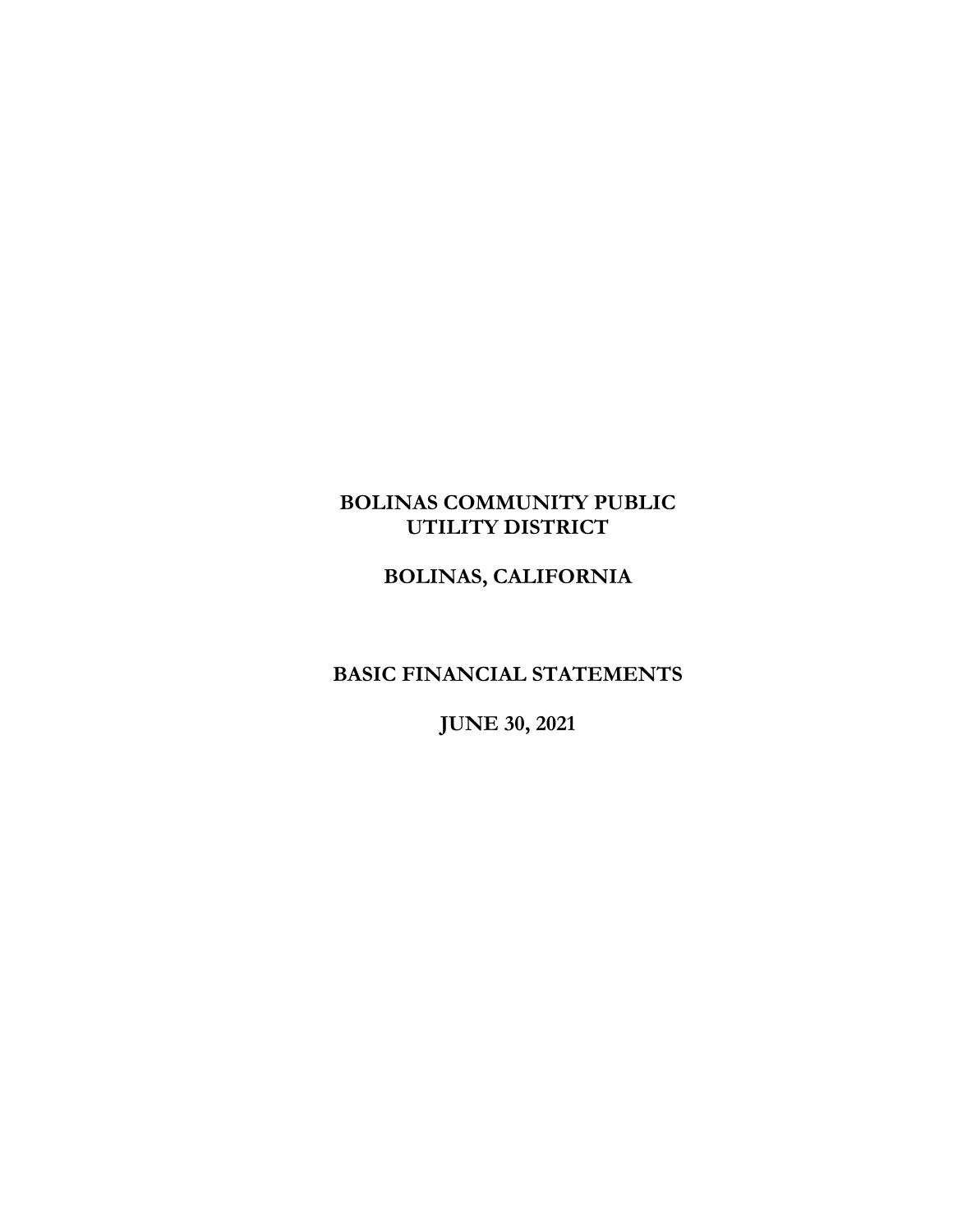# TABLE OF CONTENTS

|                                                                         |            | PAGE      |
|-------------------------------------------------------------------------|------------|-----------|
| Independent Auditors' Report                                            |            | $1 - 2$   |
| Management's Discussion and Analysis                                    |            | $3-6$     |
| <b>Basic Financial Statements:</b>                                      |            |           |
| <b>Statement of Net Position</b>                                        |            | 7         |
| Statement of Revenues, Expenses, and Changes in Net Position            |            | 8         |
| <b>Statement of Cash Flows</b>                                          |            | 9         |
| Notes to Basic Financial Statements                                     |            | $10 - 22$ |
| Required Supplementary Information:                                     |            |           |
| Schedule of District's Proportionate Share of the Net Pension Liability | Schedule 1 | 23        |
| Schedule of Pension Contributions                                       | Schedule 2 | 24        |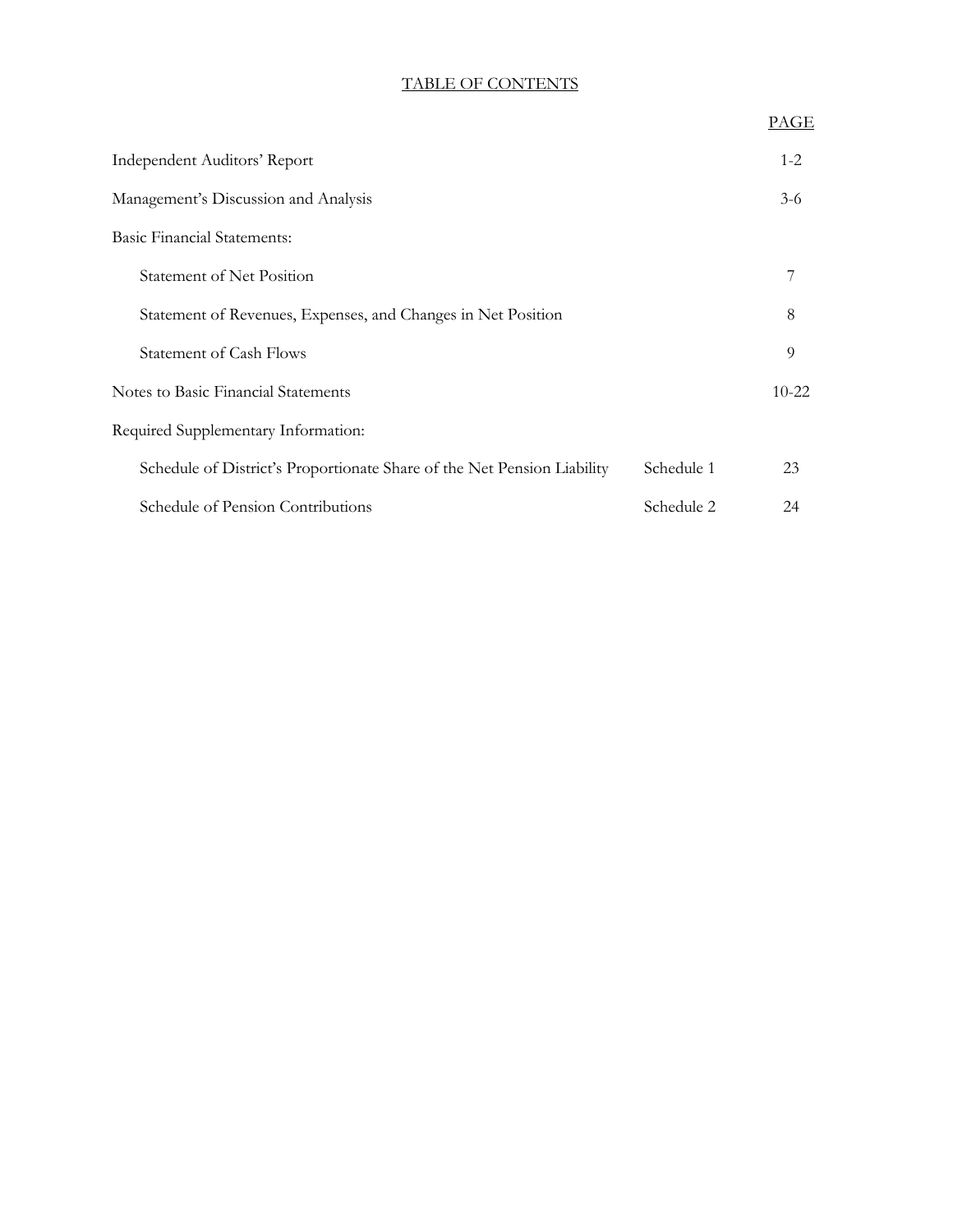#### INDEPENDENT AUDITORS' REPORT

Board of Directors Bolinas Community Public Utility District Bolinas, California

#### Report on the Financial Statements

We have audited the accompanying financial statements of the business-type activities and the major fund of Bolinas Community Public Utility District (a California special district), as of and for the year ended June 30, 2021, and the related notes to the financial statements, which collectively comprise the Bolinas Community Public Utility District's basic financial statements as listed in the table of contents.

### Management's Responsibility for the Financial Statements

Management is responsible for the preparation and fair presentation of these financial statements in accordance with accounting principles generally accepted in the United States of America and the California State Controller's *Minimum Audit Requirements for California Special Districts*; this includes the design, implementation, and maintenance of internal control relevant to the preparation and fair presentation of financial statements that are free from material misstatement, whether due to fraud or error.

#### Auditor's Responsibility

Our responsibility is to express opinions on these financial statements based on our audit. We conducted our audit in accordance with auditing standards generally accepted in the United States of America and the California State Controller's *Minimum Audit Requirements for California Special Districts*. Those standards require that we plan and perform the audit to obtain reasonable assurance about whether the financial statements are free from material misstatement.

An audit involves performing procedures to obtain audit evidence about the amounts and disclosures in the financial statements. The procedures selected depend on the auditor's judgment, including the assessment of the risks of material misstatement of the financial statements, whether due to fraud or error. In making those risk assessments, the auditor considers internal control relevant to Bolinas Community Public Utility District's preparation and fair presentation of the financial statements in order to design audit procedures that are appropriate in the circumstances, but not for the purpose of expressing an opinion on the effectiveness of Bolinas Community Public Utility District's internal control. Accordingly, we express no such opinion. An audit also includes evaluating the appropriateness of accounting policies used and the reasonableness of significant accounting estimates made by management, as well as evaluating the overall presentation of the financial statements.

We believe that the audit evidence we have obtained is sufficient and appropriate to provide a basis for our audit opinions.

#### **Opinions**

In our opinion, the financial statements referred to above present fairly, in all material respects, the respective financial position of the business-type activities and the major fund of Bolinas Community Public Utility District, as of June 30, 2021, and the respective changes in financial position and cash flows for the year then ended in accordance with accounting principles generally accepted in the United States of America, and the State Controller's *Minimum Audit Requirements for California Special Districts*.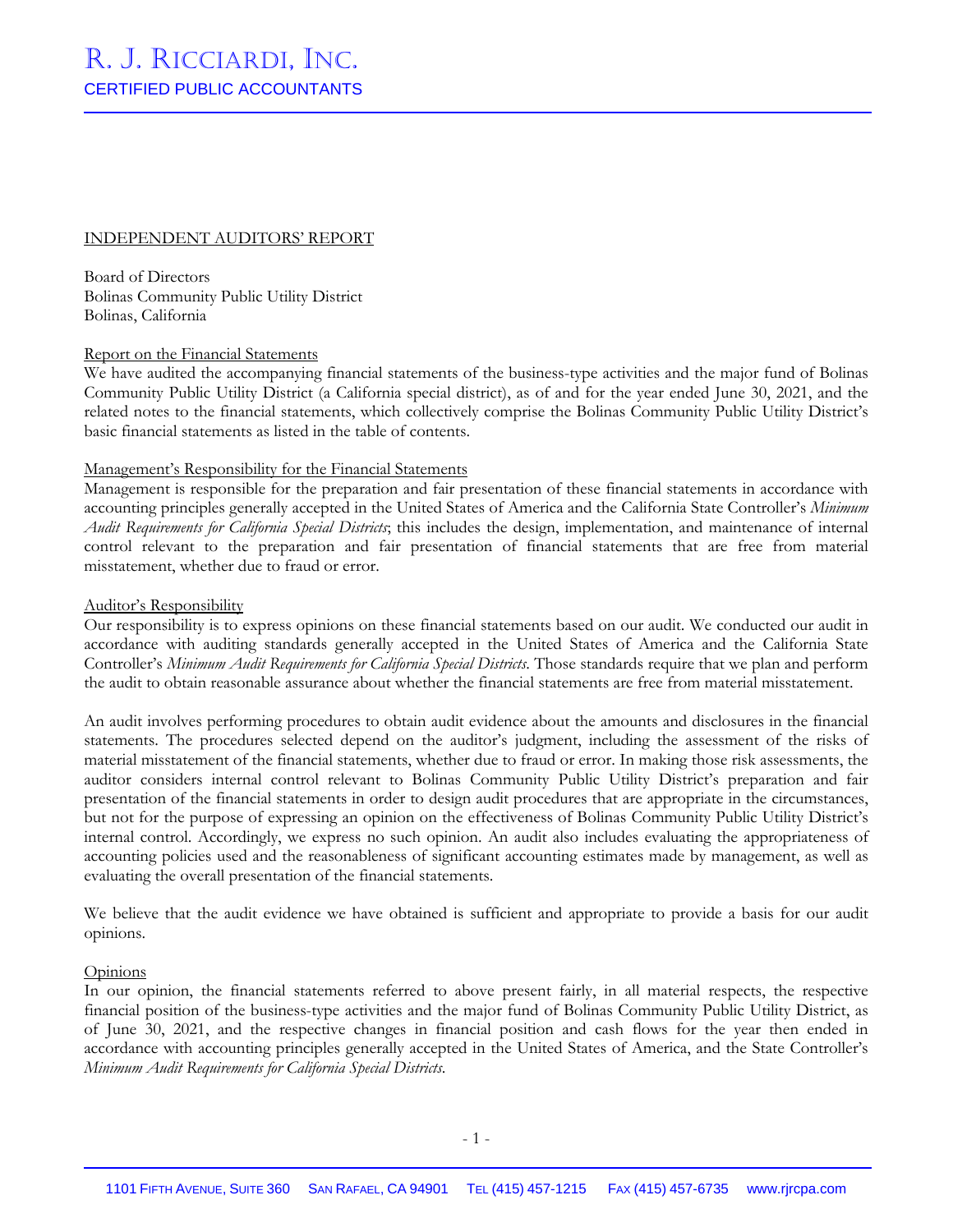Board of Directors Bolinas Community Public Utility District

#### Other Matters

#### *Required Supplementary Information*

Accounting principles generally accepted in the United States of America require that the management's discussion and analysis on pages 3-6 and required supplementary information on pages 23-24, as listed in the table of contents, be presented to supplement the basic financial statements.

Such information, although not a part of the basic financial statements, is required by the Governmental Accounting Standards Board, who considers it to be an essential part of financial reporting for placing the basic financial statements in an appropriate operational, economic, or historical context. We have applied certain limited procedures to the required supplementary information in accordance with auditing standards generally accepted in the United States of America, which consisted of inquiries of management about the methods of preparing the information and comparing the information for consistency with management's responses to our inquiries, the basic financial statements, and other knowledge we obtained during our audit of the basic financial statements. We do not express an opinion or provide any assurance on the information because the limited procedures do not provide us with sufficient evidence to express an opinion or provide any assurance.

R.J. Ricciardi, Inc.

R. J Ricciardi, Inc. Certified Public Accountants

San Rafael, California March 3, 2022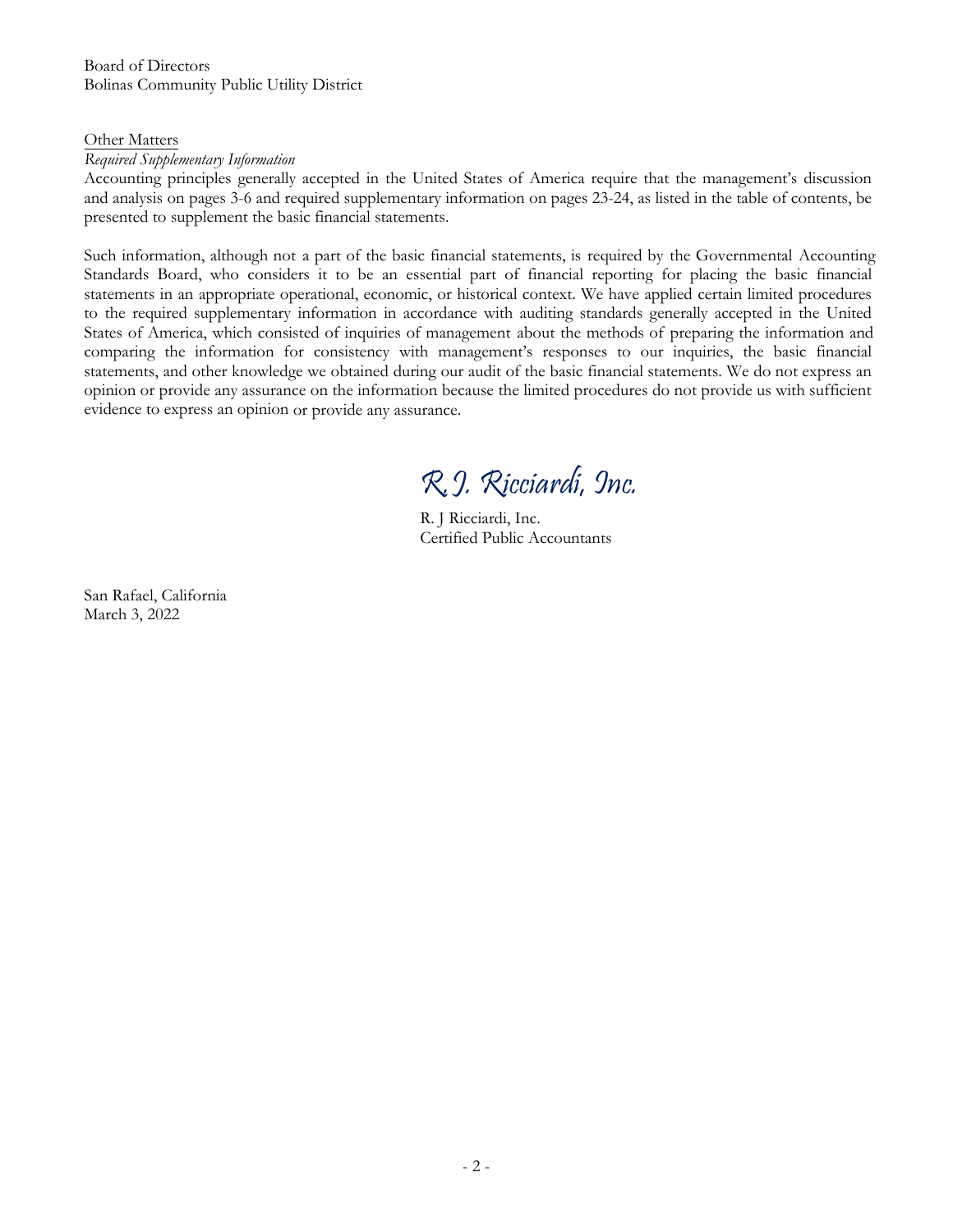## **General Overview**

The Bolinas Community Public Utility District's ("BCPUD" or "District") primary objective is to deliver a range of high-quality, cost-effective utility services to the residents of Bolinas. These include, but are not limited to, municipal drinking water service; wastewater collection and treatment; solid waste management; drainage and flood control services.

BCPUD's strategic direction is set within the requirements of the California Public Utilities Code, Division 7, *The Public Utility District Act.* 

This discussion and analysis of the Bolinas Community Public Utility District's financial performance provides an overview of the District's financial activities for the fiscal year ended June 30, 2021. Please review it in conjunction with the basic financial statements and notes to the statements that begin on page 10.

## **Using This Annual Report**

The first statement in the audit report, on page 7, is titled Statement of Net Position – Business-Type Activities Enterprise Fund ("Net Position Statements"). The second statement, on page 8, is titled Statement of Revenues, Expenses and Net Position - Business-Type Activities Enterprise Fund ("Revenue and Expenses Statements"). The third statement, on page 9 is titled Statement of Cash Flows - Business-Type Activities Enterprise Fund ("Cash Flow Statements"). Following these statements are the Notes To Financial Statements ("Notes"), which provide explanations of specific items and sections of the report, as well as additional detail in tabular form. The Notes are integral to the Financial Statements.

The Net Position Statements can be seen as a snapshot of BCPUD's financial status effective June 30, 2021. It indicates the amount of cash and cash equivalents the District had on hand at the end of the fiscal period, as well as the value of the fixed assets owned by the District (buildings, equipment, land, pipelines, dams, etc.). This statement also shows total liabilities, including bills that were due at the end of the fiscal period, as well as total long-term debt. Finally, the statement shows total equity, or the net worth of the District. Assets equal Liabilities plus Net Position.

The Net Position Statements contains references to the Notes. The Notes provide additional detail and/or explanations for line items in the Net Position Statement. For example, on the Net Position Statements, under Liabilities and Net Position, there is a line item: Long-term debt, net of current portion (Note 5). The line item shows the total long-term debt, net of current portion, for the fiscal period ending June 30, 2021. Note 5 breaks the line item into current and long-term portions and includes a brief explanation of this debt, which consists of a single loan from the California Department of Public Health (now known as the State Water Resources Control Board); the loaned funds were used by the District to finance a water system improvement project (i.e., the relocation of the Terrace Avenue Water Main, which was threatened by coastal bluff erosion).

The Revenue and Expenses Statements shows the specific sources of income for the past fiscal year, and the specific operational targets of expenses. It also indicates that BCPUD had a Net Operating Income of \$195,213 for the period ending June 30, 2021.

The Cash Flow Statements provides a detailed picture of adjustments to and changes in the District's cash position for the fiscal period. The first line item under Reconciliation Of Net Operating Income To Net Cash Provided By Operating Activities shows the Net Operating Income figure from the Revenue and Expenses Statements. That can also be derived from the Cash Flow Statements' two line items - Net Cash Provided by Operating Activities minus Total Adjustments.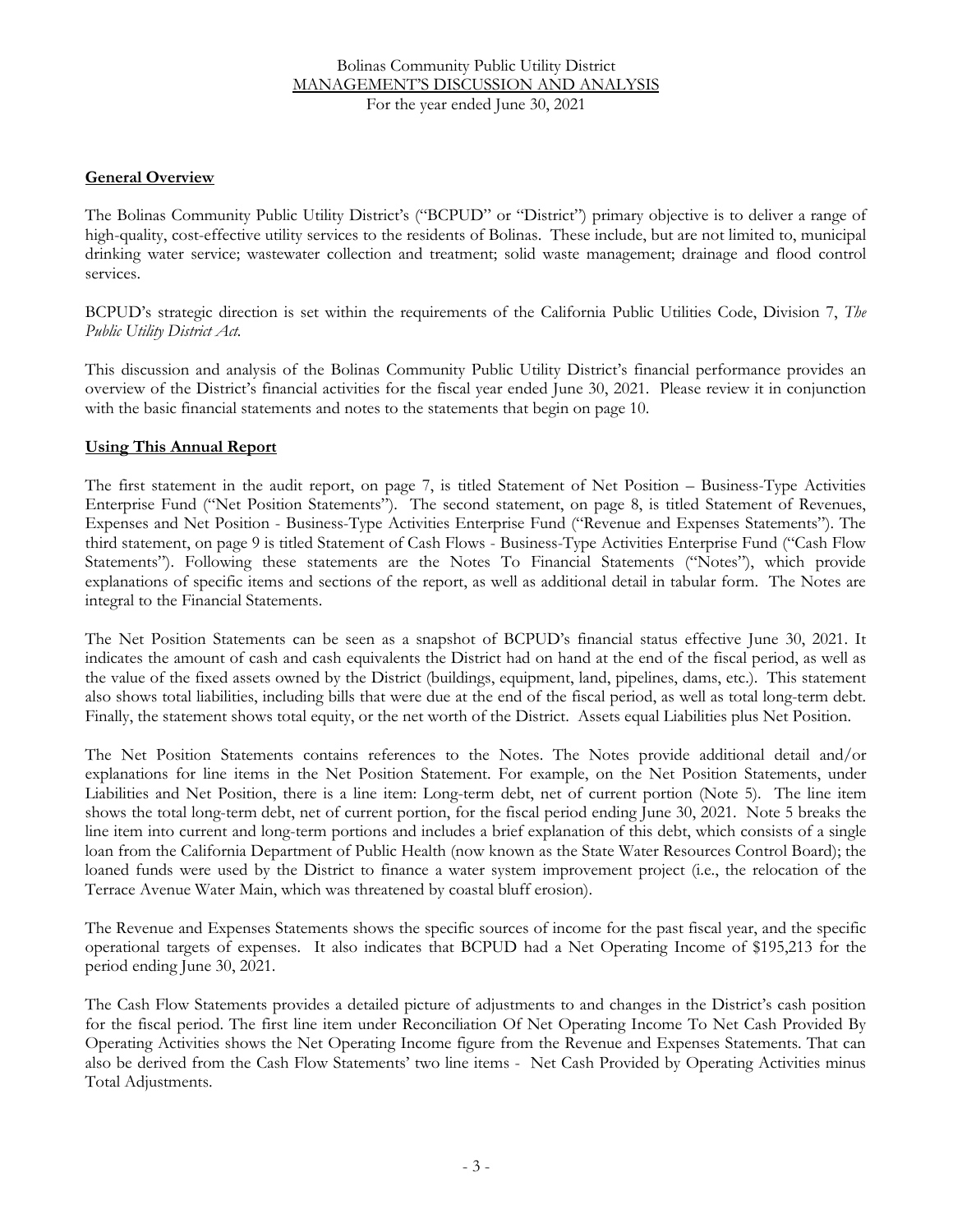#### Bolinas Community Public Utility District MANAGEMENT'S DISCUSSION AND ANALYSIS For the year ended June 30, 2021

## **Financial Highlights**

| Table 1                           |  |
|-----------------------------------|--|
| <b>Business-type Net Position</b> |  |

|                                                 | <b>Business-type Activities</b><br>Enterprise Fund |           |    |           |  |
|-------------------------------------------------|----------------------------------------------------|-----------|----|-----------|--|
|                                                 |                                                    |           |    |           |  |
| Current and other assets                        | 2021                                               |           |    | 2020      |  |
|                                                 | \$                                                 | 2,479,030 | \$ | 2,585,024 |  |
| Capital assets                                  |                                                    | 5,169,272 |    | 5,015,630 |  |
| Total assets                                    |                                                    | 7,648,302 |    | 7,600,654 |  |
| Deferred outflows of resources                  |                                                    | 166,058   |    | 186,151   |  |
| Current liabilities                             |                                                    | 142,617   |    | 230,351   |  |
| Long-term liabilities                           |                                                    | 1,213,238 |    | 1,233,678 |  |
| Total liabilities                               |                                                    | 1,355,855 |    | 1,464,029 |  |
| Deferred inflows of resources                   |                                                    | 56,296    |    | 116,104   |  |
| Net position:                                   |                                                    |           |    |           |  |
| Invested in capital assets, net of related debt |                                                    | 4,684,901 |    | 4,456,878 |  |
| Restricted                                      |                                                    | 1,442,761 |    | 1,350,956 |  |
| Unrestricted                                    |                                                    | 274,547   |    | 398,838   |  |
| Total net position                              |                                                    | 6,402,209 |    | 6,206,672 |  |

The District's business-type net position amounted to \$6,402,209 as of June 30, 2021, an increase of \$195,537 from 2020. This increase is the Change in Net Position reflected in the Business-Type Activities column of the Statement of Activities shown in Table 2.

The District's financial statements for the period ending June 30, 2021 continue to reflect the implementation of the Governmental Accounting Standards Board ("GASB") Statement No. 68 (known as "GASB 68"), which revised and established new financial reporting requirements for governments that provide their employees with pension benefits, effective as of the 2015 fiscal year. Significantly, GASB 68 requires that employers recognize a liability as employees earn their pension benefits (that is, as they provide services to the government). Specifically, employers are required to recognize their net pension liability, deferred outflows of resources, deferred inflows of resources and pension expense. The District's Statements of Net Position on page 7 and the accompanying Note 4 reflect these requirements and were determined on the basis of information provided to the District by CalPERS (including CalPERS's actuarial assumptions as detailed in Note 4), the pension plan provider/administrator. The District's proportionate share of net pension liability for the period ending June 30, 2021 was \$728,867.

## Table 2 Changes in Business-Type Net Position

|                             | Business-Type<br>Activities<br>2021 | Business-Type<br>Activities<br>2020 | Change          |
|-----------------------------|-------------------------------------|-------------------------------------|-----------------|
| Operating revenues          | 1,767,019                           | 1,778,292<br>y                      | (11, 273)<br>S  |
| Operating expenses          | 1,571,892                           | 1,565,171                           | (6, 721)        |
| Net operating income (loss) | <u>195,127</u>                      | 213,121                             | (17,994)        |
| Investment and other income | \$<br>14,990                        | 44,236<br>\$                        | (29, 246)<br>\$ |
| Interest and other expenses | 14,580                              | 15,223                              | (643)           |
| Non-operating net income    | 410                                 | 29,013                              | (29, 889)       |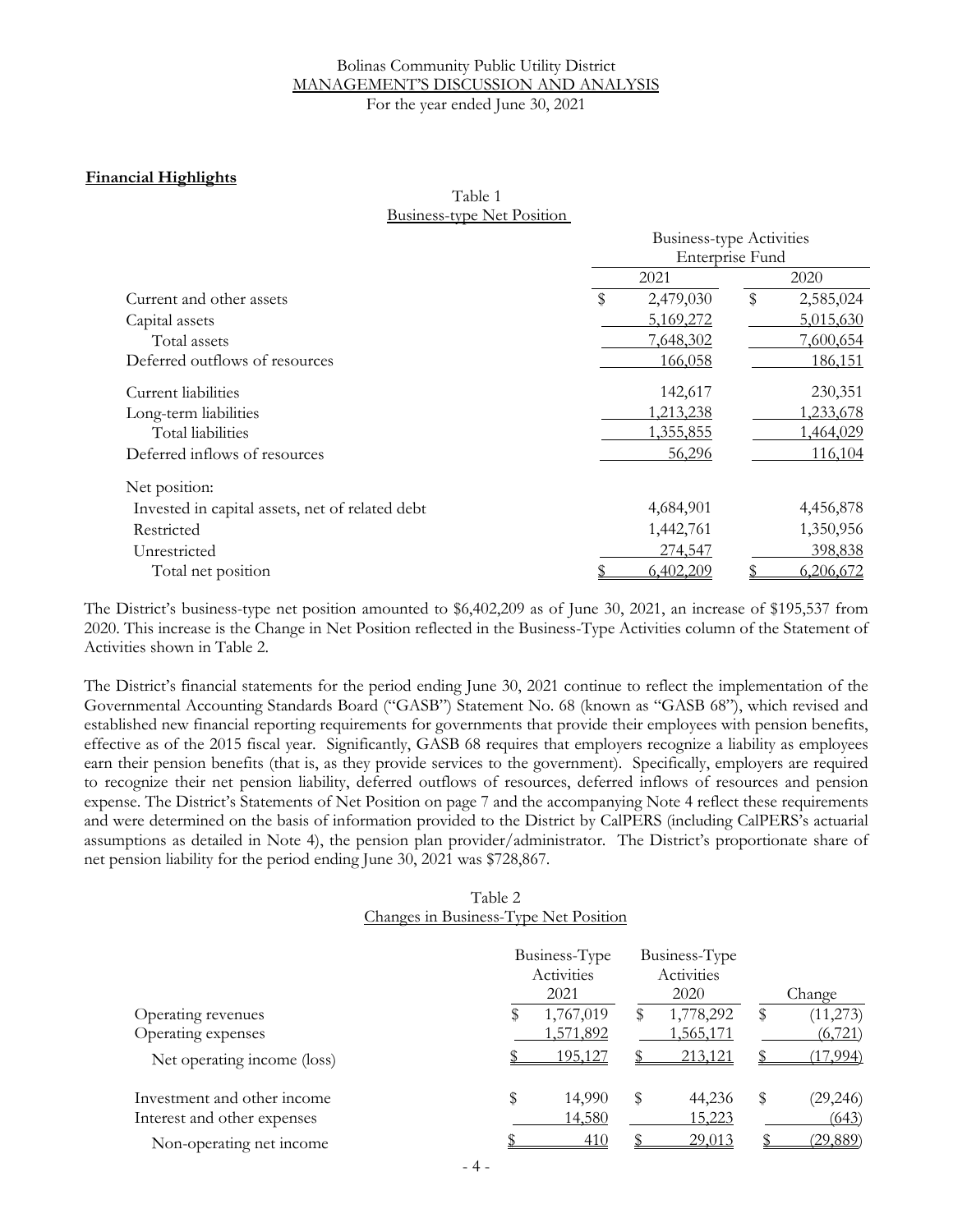- The District's operating revenue (see page 8, Revenues and Expenses Statement) for the period ending June 30, 2021 decreased overall as compared to the period ending June 30, 2020 due primarily to decreased revenues from metered water sales as a result of the on-going drought, and a reduction in the septic/drainage service charge.
- Operating expenses for the District increased slightly over the period ending June 30, 2020 (see page 8, Revenue and Expenses Statements) due primarily to increased plant expenses.
- Depreciation expense was \$237,086 for the fiscal year ended June 30, 2021. See Note 3 of the financial statements for detail of non-depreciable assets (land), and depreciable assets (plant, system and other equipment, and vehicles) with additions during the year, and accumulated depreciation expense.
- The Table 2 above compares total operating revenue and expenditures for the fiscal years ending June 30, 2021 and June 30, 2020 and illustrates the District's net operating income of \$195,127 for the period ending June 30, 2021 as compared to the District's net operating income of \$213,121 for the period ending June 30, 2020.
- The Table 3 below depicts the District's capital assets at year-end as compared to the fiscal year ended June 30, 2020 and reflects the District's capital improvement expenditures during the year to rehabilitate one of its water storage tanks and improve its wastewater treatment facility.

GASB Statement No. 34 requires the District to record all its capital assets, which were not recorded in prior years. At the end of fiscal year 2021, the cost of infrastructure and other capital assets recorded in the District's financial statements was as shown in Table 3 below:

|                                   | 2021       | 2020                       |  |
|-----------------------------------|------------|----------------------------|--|
| Land                              | P          | 328,006<br>328,006<br>P    |  |
| Construction in progress          |            | 1,000,768<br>917,741       |  |
| Sewer and water collection system |            | 1,466,674<br>1,466,674     |  |
| Transmission and distribution     |            | 3,320,049<br>3,320,049     |  |
| Water and sewer treatment plant   |            | 4,008,645<br>4,482,400     |  |
| Structures and other equipment    |            | 1,329,369<br>1,329,369     |  |
| Shoreline Protection Facility     |            | 641,581<br>641,581         |  |
| Subtotal                          | 12,485,820 | 12,095,092                 |  |
| Accumulated depreciation          |            | (7,316,548)<br>(7,079,462) |  |
| Net capital assets                |            | 5,169,272<br>5,015,630     |  |

## Table 3 Capital Assets at Year End

Long-Term Debt - At year end, the District had \$484,371 in long term obligations as reported in Table 4 below. More detailed information regarding the District's long-term liabilities can be found in Note 5 of the financial statements.

#### Table 4 Long-Term Debt at Year End

|                                          |  | 2020    |  |         |
|------------------------------------------|--|---------|--|---------|
| Clean Renewable Energy Bond (Wastewater) |  | 42,375  |  | 56,500  |
| Clean Renewable Energy Bond (Water)      |  | 113.436 |  | 151,249 |
| California Department of Public Health   |  | 328,560 |  | 351,003 |
| Total                                    |  | 484.371 |  | 558,752 |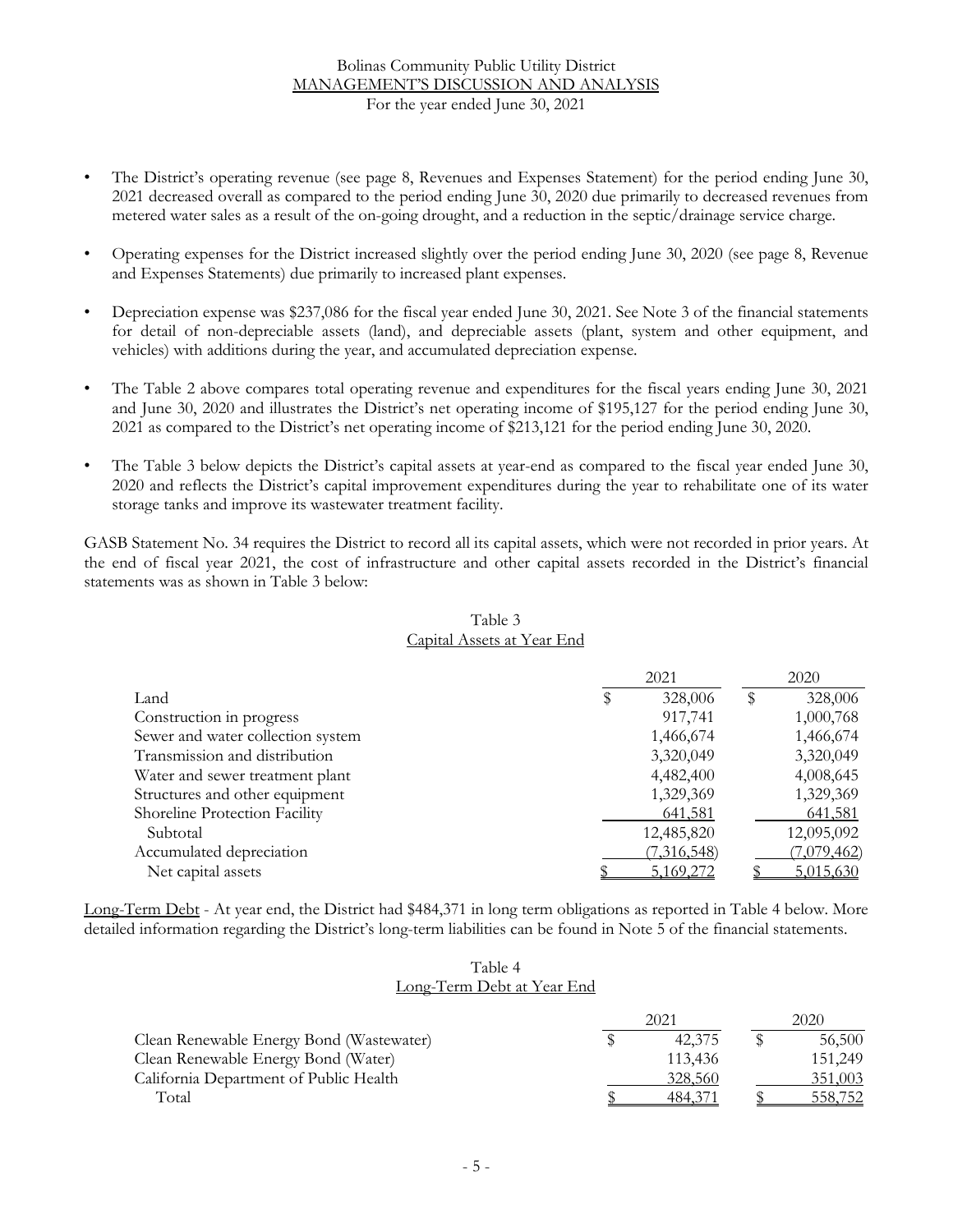## **Economic Outlook and Major Initiatives**

Financial planning is based on specific assumptions from recent trends, State of California economic forecasts and the capital improvement needs of the District.

The economic condition of the District as it appears on the balance sheet reflects financial stability. The District will continue to maintain a watchful eye over expenditures and remains committed to sound fiscal management practices to deliver the highest quality service to its customers.

This financial report is designed to provide a general overview of the District's fiscal situation for all those with an interest in the BCPUD's finances. Questions concerning any of the information in this report, or requests for additional financial information should be addressed to: General Manager, Bolinas Community Public Utility District, P.O. Box 390, Bolinas, California 94924.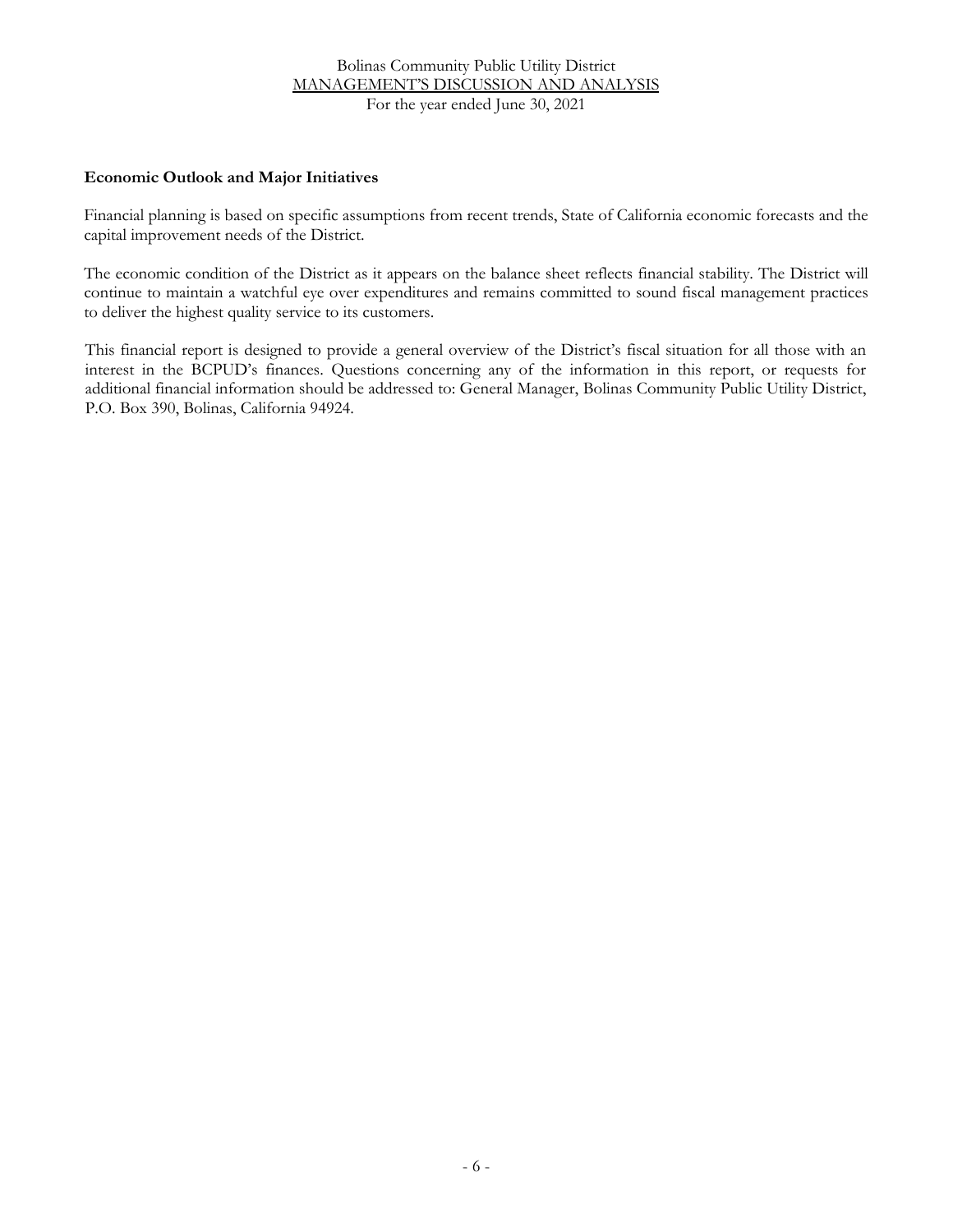## June 30, 2021 Bolinas Community Public Utility District STATEMENT OF NET POSITION Business-Type Activities Enterprise Fund (A California Public Utility District)

# **ASSETS**

| Current assets:                                   |                 |
|---------------------------------------------------|-----------------|
| Cash and investments (Note 2)                     | \$<br>1,007,565 |
| Restricted cash and investments (Note 2):         |                 |
| Debt service                                      | 63,354          |
| Capital projects                                  | 1,379,407       |
| Total cash and investments                        | 2,450,326       |
| Accounts receivable                               | 18,822          |
| Prepaid expenses                                  | 40              |
| Total current assets                              | 2,469,188       |
| Loan fees, net of accumulated amortization        | 9,842           |
| Capital assets (Note 3):                          |                 |
| Non-depreciable assets                            | 1,245,747       |
| Depreciable assets (net of depreciation)          | 3,923,525       |
| Total assets                                      | 7,648,302       |
| DEFERRED OUTFLOWS OF RESOURCES                    |                 |
| Deferred outflows of resources - Pension (Note 4) | 166,058         |
| <b>LIABILITIES AND NET POSITION</b>               |                 |
| Current liabilities:                              |                 |
| Accounts payable                                  | 72,435          |
| Accrued salaries and vacation                     | 66,999          |
| Fiscal agency funds                               | 3,183           |
| Total current liabilities                         | 142,617         |
| Long-term liabilities:                            |                 |
| Due within one year (Note 5)                      | 63,354          |
| Due in more than one year (Note 5)                | 421,017         |
| Net pension liability (Note 4)                    | 728,867         |
| Total long-term liabilities                       | 1,213,238       |
| Total liabilities                                 | 1,355,855       |
| DEFERRED INFLOWS OF RESOURCES                     |                 |
| Deferred inflows of resources - Pension (Note 4)  | 56,296          |
| Net position:                                     |                 |
| Net investment in capital assets                  | 4,684,901       |
| Restricted                                        | 1,442,761       |
| Unrestricted                                      | 274,547         |
| Total net position                                | \$<br>6,402,209 |

The accompanying notes are an integral part of these financial statements.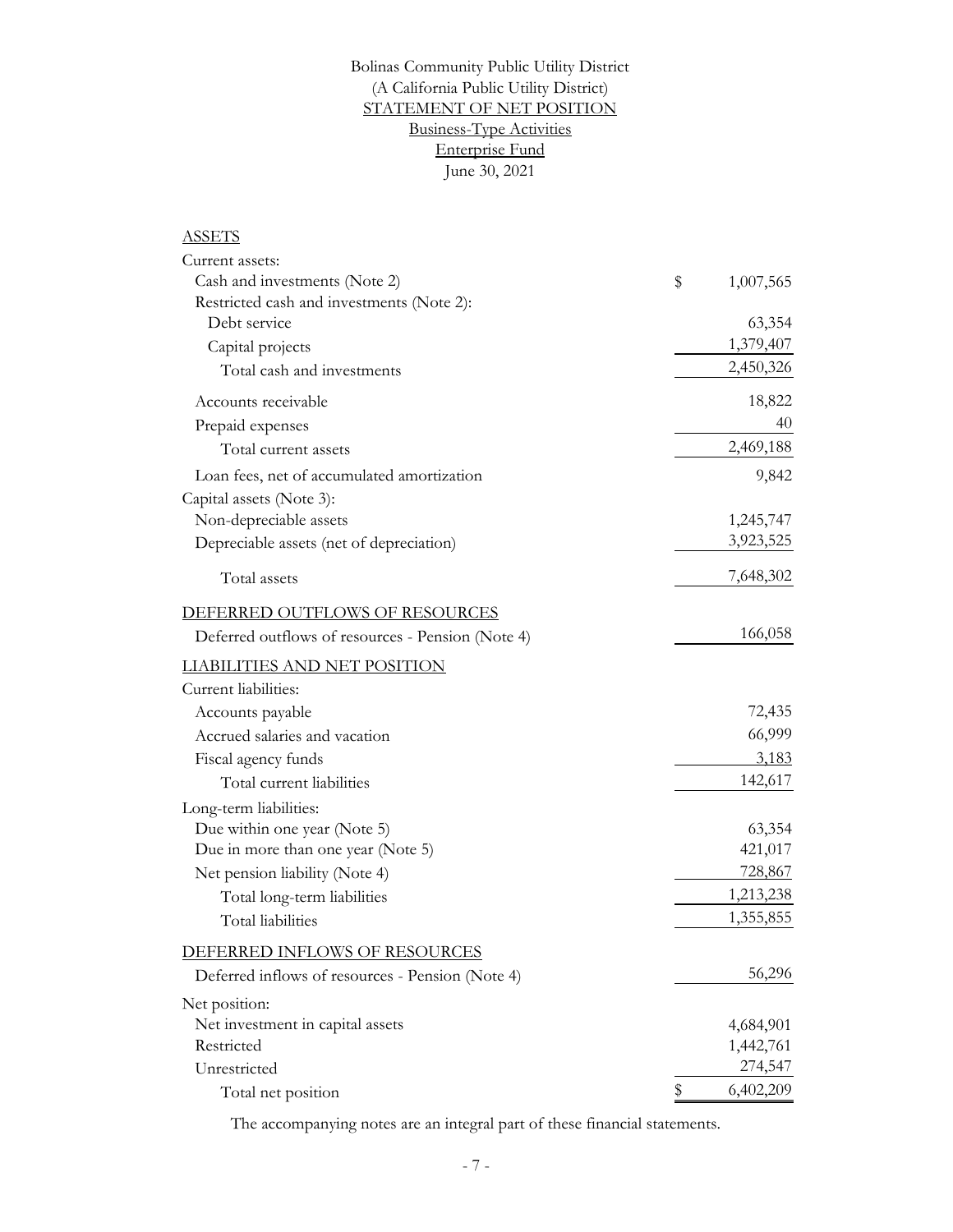Enterprise Fund For the Year Ended June 30, 2021 Bolinas Community Public Utility District (A California Public Utility District) STATEMENT OF REVENUES, EXPENSES AND CHANGES IN NET POSITION Business-Type Activities

| Operating revenues:                             |                 |
|-------------------------------------------------|-----------------|
| Water, sewer and septic service                 | \$<br>1,147,638 |
| Property taxes and special assessments (Note 6) | 457,056         |
| Resource recovery revenue                       | 127,286         |
| Grant income                                    | 5,000           |
| Other revenue                                   | 30,039          |
| Total operating revenues                        | 1,767,019       |
| Operating expenses:                             |                 |
| Salaries                                        | 575,791         |
| Employee benefits                               | 300,922         |
| Insurance                                       | 25,331          |
| Plant expenses                                  | 185,978         |
| Power and fuel                                  | 33,809          |
| Office expense                                  | 46,205          |
| Trucks                                          | 5,377           |
| Professional fees                               | 80,455          |
| Directors' fees                                 | 15,000          |
| Depreciation (Note 3)                           | 237,086         |
| Fire fuel reduction project                     |                 |
| Other expenses                                  | 65,938          |
| Total operating expenses                        | 1,571,892       |
| Operating income (loss)                         | 195,127         |
| Non-operating revenues (expenses):              |                 |
| Amortization                                    | (6,623)         |
| Interest income                                 | 14,990          |
| Interest expense                                | (7,957)         |
| Total non-operating revenues (expenses)         | 410             |
| Changes in net position                         | 195,537         |
| Net position, beginning of period               | 6,206,672       |
| Net position, end of period                     | \$<br>6,402,209 |

The accompanying notes are an integral part of these financial statements.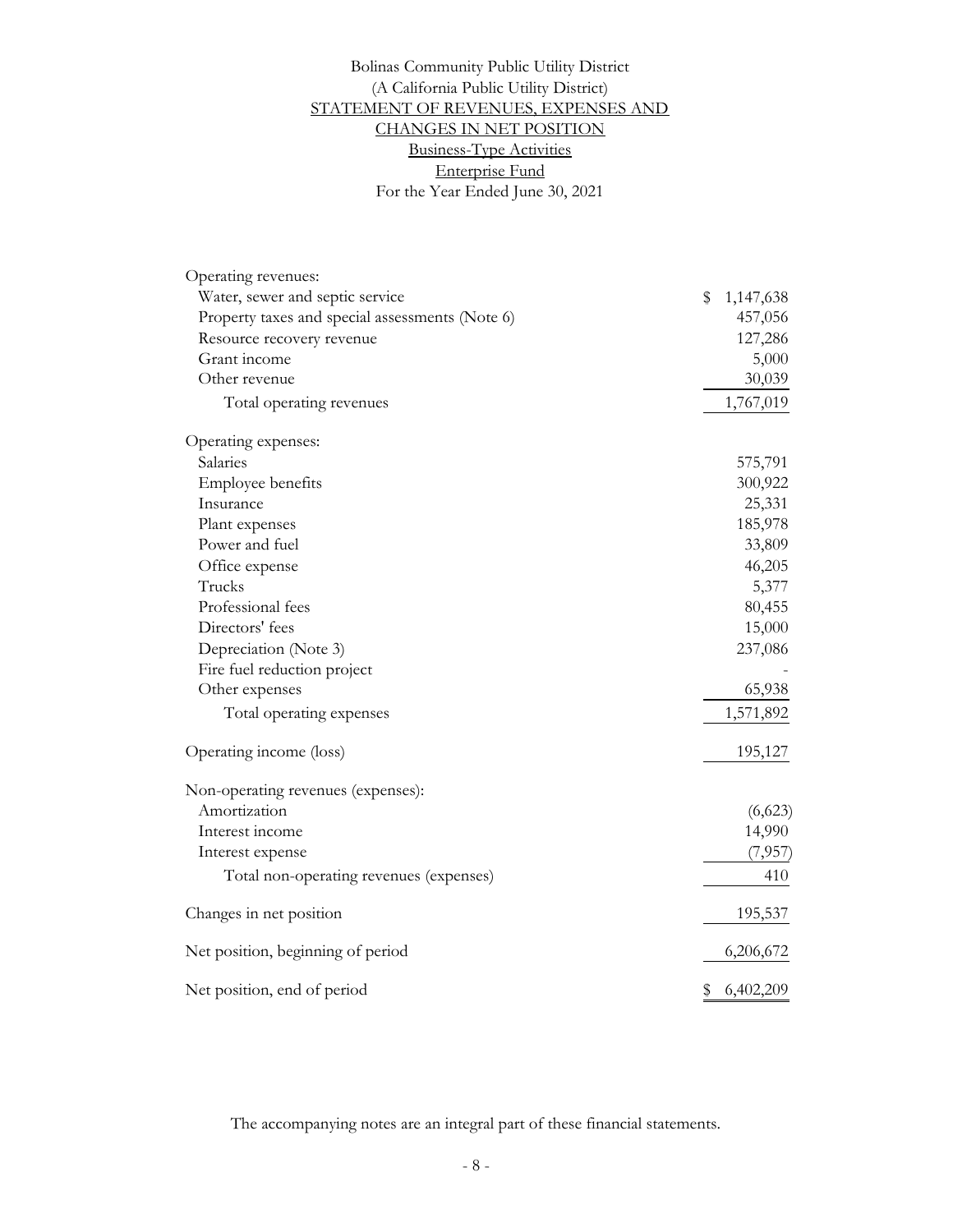## For the Year Ended June 30, 2021 Business-Type Activities Bolinas Community Public Utility District STATEMENT OF CASH FLOWS (A California Public Utility District) Enterprise Fund

| Cash flows from operating activities:                                |                 |
|----------------------------------------------------------------------|-----------------|
| Receipts from customers                                              | \$<br>1,788,372 |
| Payments to employees                                                | (847,510)       |
| Payments to suppliers                                                | (560, 805)      |
| Net cash provided (used) by operating activities                     | 380,057         |
| Cash flows from capital and related financing activities:            |                 |
| Acquisition and construction of capital assets                       | (473, 755)      |
| Change in construction in progress                                   | 83,027          |
| Payments on long-term debt                                           | (74,380)        |
| Interest paid on long-term debt                                      | (7,957)         |
| Net cash provided (used) by capital and related financing activities | (473,065)       |
| Cash flows from investing activities:                                |                 |
| Interest earned                                                      | 14,990          |
| Net cash provided by investing activities                            | 14,990          |
| Net increase (decrease) in cash and cash equivalents                 | (78, 018)       |
| Cash and cash equivalents - beginning of period                      | 2,528,344       |
| Cash and cash equivalents - end of period                            | \$<br>2,450,326 |
| Reconciliation of operating income (loss) to net cash                |                 |
| provided (used in) operating activities:                             |                 |
| Operating income (loss)                                              | \$<br>195,127   |
| Adjustments to reconcile operating income (loss) to                  |                 |
| net cash provided by operating activities:                           |                 |
| Depreciation                                                         | 237,086         |
| Changes in certain assets and liabilities:                           |                 |
| Accounts receivable                                                  | 21,353          |
| Prepaid expenses                                                     |                 |
| Deferred outflow of resources - pension plan                         | 20,093          |
| Accounts payable                                                     | (102, 712)      |
| Accrued salaries and vacation                                        | 14,977          |
| Deferred inflow of resources - pension plan                          | (59, 808)       |
| Net pension liability                                                | 53,941          |
| Total adjustments                                                    | 184,930         |
| Net cash provided (used) by operating activities                     | \$<br>380,057   |

The accompanying notes are an integral part of these financial statements.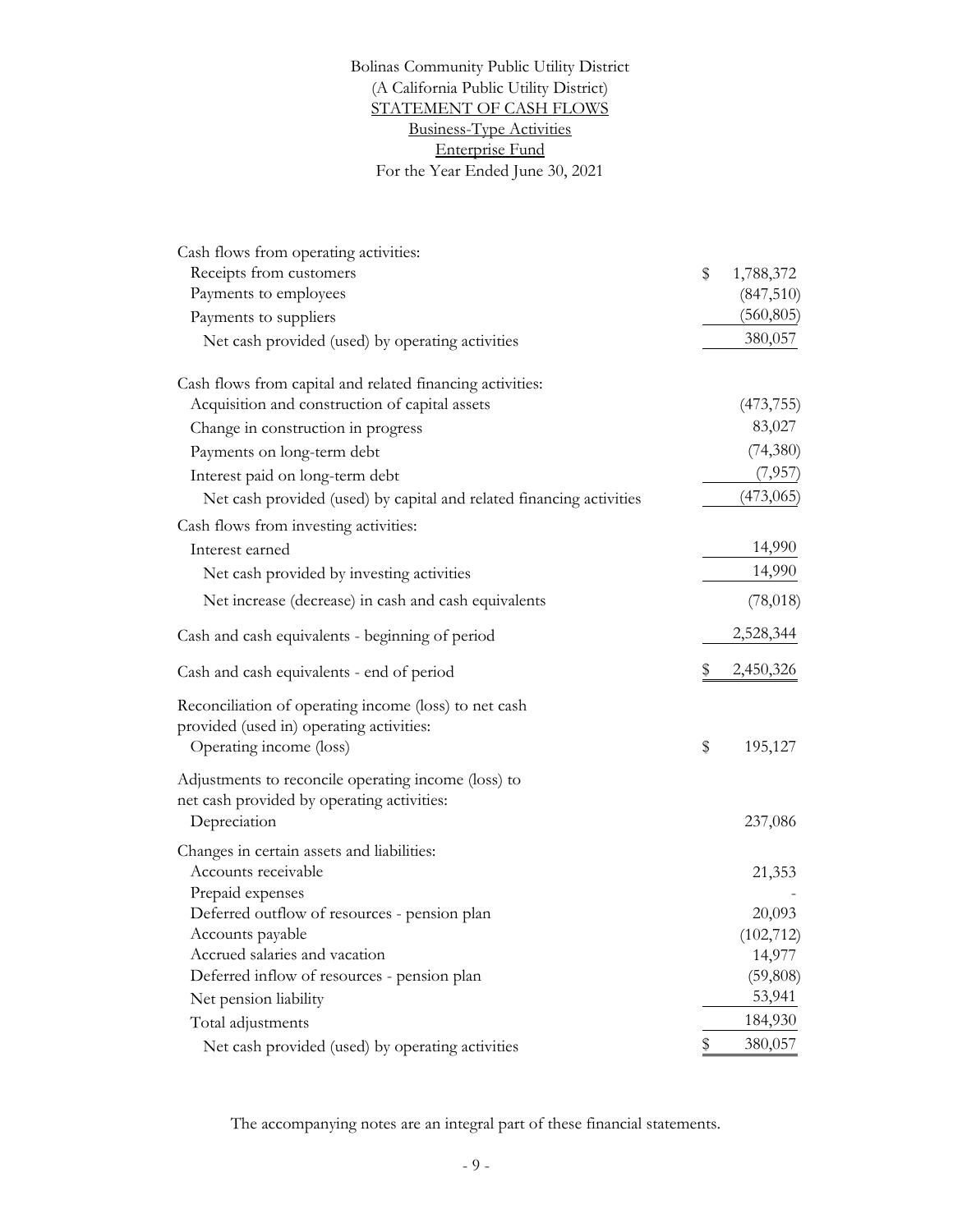## NOTE 1 - ORGANIZATION AND SUMMARY OF SIGNIFICANT ACCOUNTING POLICIES

#### A. Organization and Description of District

Bolinas Community Public Utility District (the District) was organized in 1967 by taxpayers and residents of the District pursuant to the Health and Safety Code of the State of California. Its function is to provide water, sewer, and other utility services to the community and maintain programs to fulfill these obligations. Members of the board of directors are elected to four year terms and serve as the District's local governing body. The District is subject to the laws, regulations and guidelines as set forth by the State Controller's Office. Major sources of revenue for the District include water and sewer service charges and property taxes.

#### B. The Reporting Entity

The financial statements consist of the District's proprietary enterprise fund, which consists of the maintenance, operation and expansion of the water and sewer public utility system. These services are proprietary in nature and are maintained as an enterprise fund. Enterprise Funds are used to account for operations (a) that are financed and operated in a manner similar to private business enterprises, where the intent of the governing body is that the costs of providing goods or services to the general public on a continuing basis be financed or recovered primarily through user charges or (b) where the governing body has decided that periodic determination of revenues earned, expenses incurred, and/or net income is appropriate for capital maintenance, public policy, management control, accountability, or other purposes.

#### C. Basis of Accounting

The proprietary enterprise fund financial statements required by GASB No. 34 are reported using the "*flow of economic resources*" measurement focus and the accrual basis of accounting. Accordingly, all of the District's assets and liabilities, including capital assets and long-term liabilities, are included in the accompanying Statements of Financial Position. The Statement of Revenues, Expenses, and Net Position presents changes in fund equity. Under the accrual basis of accounting, revenues are recognized in the period in which they are earned, while expenses are recognized in the period in which the liability is incurred.

#### D. Net Position

The proprietary enterprise fund financial statements utilize a net position presentation. Net position categories are as follows:

- Net Investment in Capital Assets This component of net position consists of capital assets, net of accumulated depreciation and reduced by any debt outstanding against the acquisition, construction or improvement of those assets.
- Restricted Net Position This component of net position consists of amounts with constraints placed on net position use by creditors, grantors, contributors, or laws or regulations of other governments or constraints imposed by law through constitutional provisions or enabling legislation.
- Unrestricted Net Position This component of net position consists of net positions that do not meet the definition of restricted or net investment in capital assets. This may include amounts board-designated to be reported as being held for a particular purpose.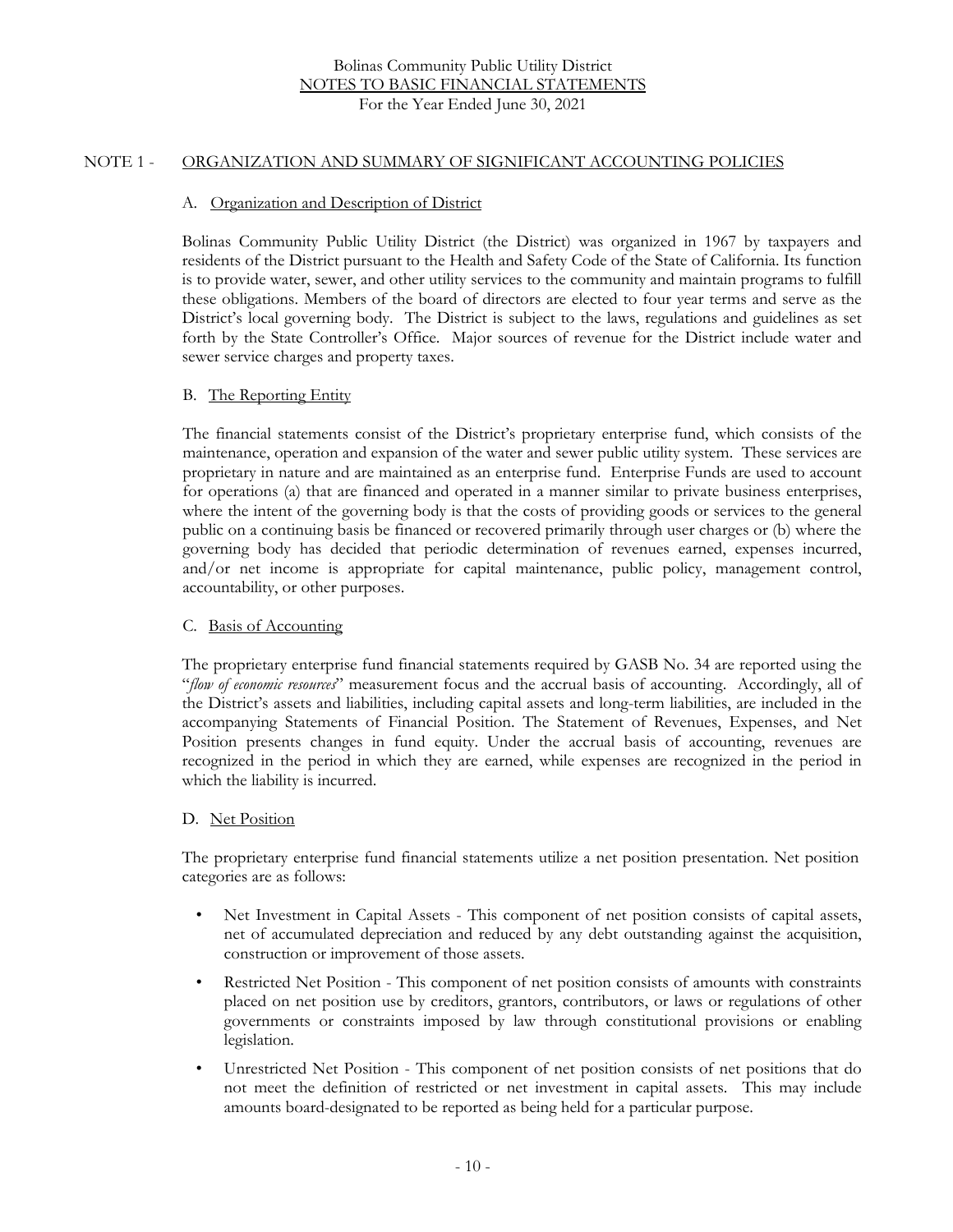#### NOTE 1 - ORGANIZATION AND SUMMARY OF SIGNIFICANT ACCOUNTING POLICIES (continued)

#### E. Budgets and Budgetary Accounting

The District adopts an annual budget for the Enterprise Fund.

The budget for the Enterprise Fund is adopted under a basis consistent with GAAP, except that depreciation, certain capital expense, and non-operating income and expense items are not considered.

## F. Accounts Receivable

The District bills the local residents for water usage on a quarterly basis and bills on behalf of the Resource Recovery Project for resource recovery services on a monthly basis. Water customers delinquent for over one billing period receive notices and face discontinuance of their services. Management believes all amounts are collectible and, accordingly, there is no provision for uncollectible accounts reflected herein.

## G. Capital Assets

Capital assets in excess of \$2,000 are stated at cost of acquisition. Significant improvements or betterments to existing assets are capitalized; maintenance and repairs that do not extend the useful lives of the assets are charged to operations. Costs incurred during the construction phase of a project, including interest paid, are included in the construction in progress account and upon completion of the project are transferred to capital assets.

Depreciation of capital assets is charged as an expense against operations each year and the total amount of depreciation taken over the years, accumulated depreciation, is reported on the Statement of Net Position – Business-type Activities Enterprise Fund as a reduction in the book value of capital assets. Depreciation is charged as an operating expense on the Statement of Revenues, Expenses and Net Position - Business-type Activities Enterprise Fund. Depreciation expense was \$237,090 for the fiscal year ended June 30, 2021.

## H. Cash and Cash Equivalents

Cash is defined as cash in demand deposit accounts as well as cash on hand. Cash equivalents are short term, highly liquid investments that are readily convertible to known amounts of cash and investments so near their maturity that the risk of changes in value due to changes in interest rates is negligible. These are generally investments with maturity dates within three months of the acquisition date.

## I. Limited Risk Pooled Self-Insurance

The District is a member of the Association of California Water Agencies/Joint Powers Insurance Authority. Through this Association the District has acquired liability, public officials' liability, property and workers' compensation insurance of which the first layer of coverage is pooled selfinsurance. All claims above the first layer are covered by Joint Powers acquired insurance policies and the District's liability is limited to the premiums paid out plus a self-insured retention which is similar to a deductible.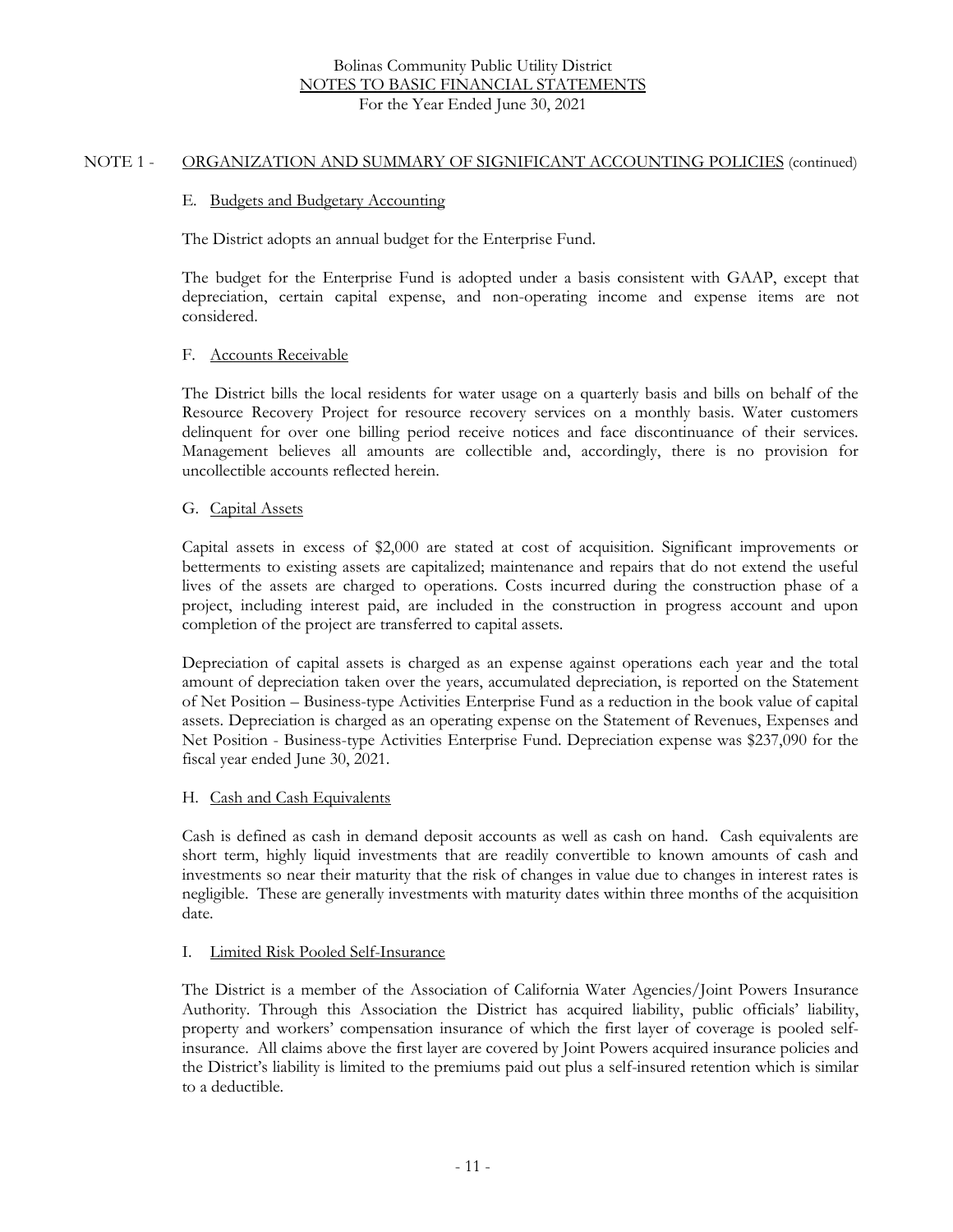#### NOTE 1 - ORGANIZATION AND SUMMARY OF SIGNIFICANT ACCOUNTING POLICIES (continued)

## J. Estimates

The preparation of financial statements in conformity with generally accepted accounting principles requires management to make estimates and assumptions that affect certain reported amounts and disclosures. Accordingly, actual results could differ from those estimates.

## K. Pensions

For purposes of measuring the net pension liability and deferred outflows/inflows of resources related to pensions, and pension expense, information about the fiduciary net position of the Bolinas Community Public Utility District's California Public Employees' Retirement System (CalPERS) plan (Plan) and additions to/deductions from the Plan's fiduciary net position have been determined on the same basis as they are reported by CalPERS. For this purpose, benefit payments (including refunds of employee contributions) are recognized when due and payable in accordance with the benefit terms. Investments are reported at fair value.

#### L. Reclassifications

Certain balances at, and for the year ended June 30, 2020, were reclassified to conform with June 30, 2021, balances.

#### M*.* Fair Value Hierarchy

Fair value is defined as the price that would be received to sell an asset or paid to transfer a liability in an orderly transaction between market participants at the measurement date. The District categorizes its fair value measurements within the fair value hierarchy established by generally accepted accounting principles. The fair value hierarchy categorizes the inputs to valuation techniques used to measure fair value into three levels based on the extent to which inputs used in measuring fair value are observable in the market.

- Level 1 inputs are quoted prices (unadjusted) in active markets for identical assets or liabilities.
- Level 2 inputs are inputs other than quoted prices included within level 1 that are observable for an asset or liability, either directly or indirectly.
- Level 3 inputs are unobservable inputs for an asset or liability.

If the fair value of an asset or liability is measured using inputs from more than one level of the fair value hierarchy, the measurement is considered to be based on the lowest priority level input that is significant to the entire measurement.

## N. Contingencies

Subsequent events have been evaluated through the date the financial statements were available to be issued.

## Litigation

The District is involved in litigation incurred in the normal course of conducting District business. District management believes, based upon consultation with its counsel, that these cases, in the aggregate, are not expected to result in a material adverse financial impact on the District.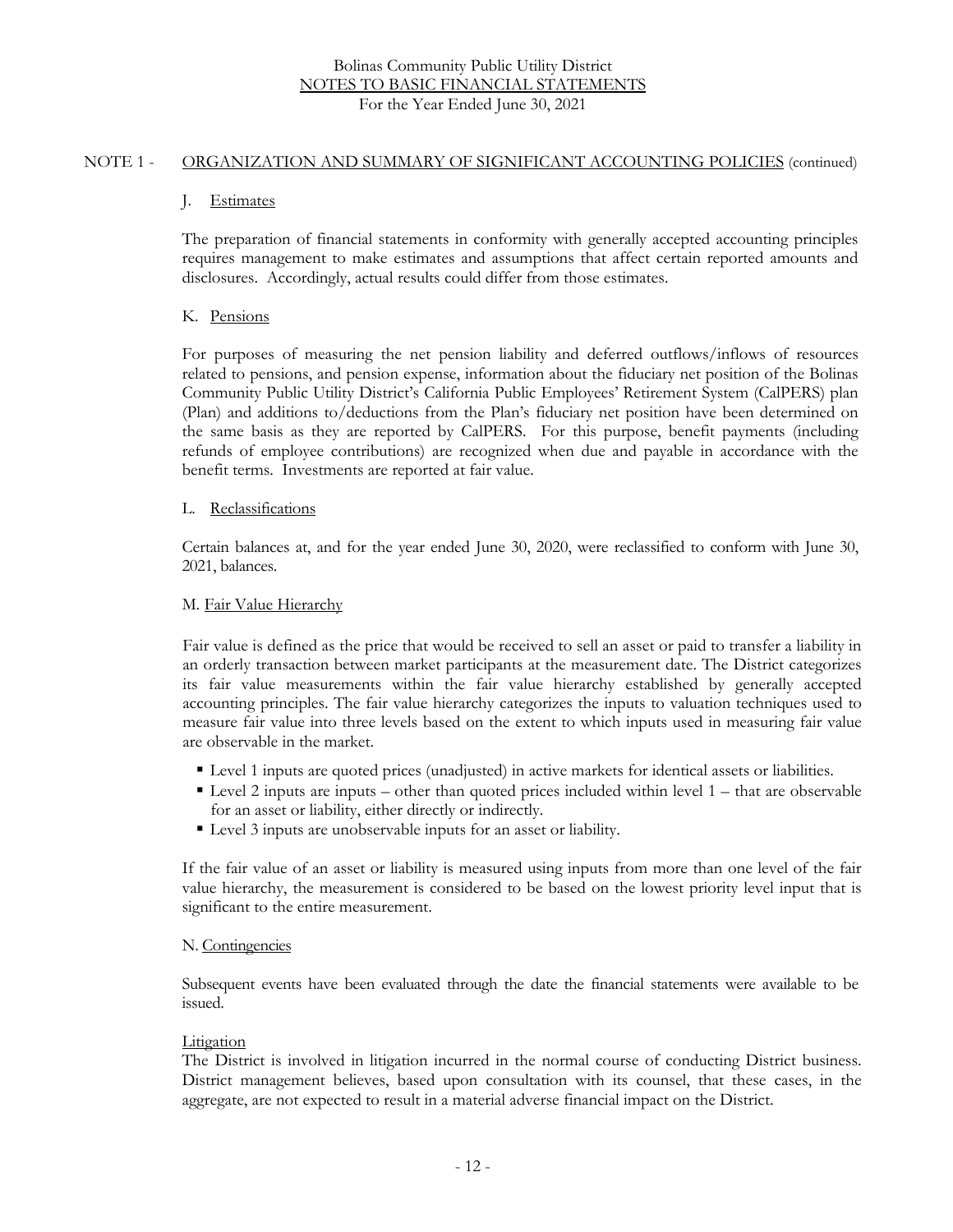#### NOTE 1 - ORGANIZATION AND SUMMARY OF SIGNIFICANT ACCOUNTING POLICIES (concluded)

N. Contingencies (concluded)

#### Coronavirus Pandemic

In December 2019, an outbreak of a novel strain of coronavirus (COVID-19) began to spread among various countries, including the United States. On March 11, 2020, the World Health Organization characterized COVID-19 as a pandemic. In addition, multiple jurisdictions in the U.S., including California, declared a state of emergency and issued shelter-in-place orders in response to the outbreak. The immediate impact to the District's operations included restrictions on employees' and volunteers' ability to work, and it is anticipated that the impacts from this pandemic will continue for some time. As of the report date, the financial impact of the coronavirus outbreak cannot be measured.

## O. Deferred Outflows and Inflows of Resources

In addition to assets, the statement of net position will sometimes report a separate section for deferred outflows of resources. This separate financial statement element, deferred outflows of resources, represents a consumption of net position that applies to a future period(s) and so will not be recognized as an outflow of resources (expense/expenditure) until then. The District reports deferred outflows of resources for its pension plan.

In addition to liabilities, the statement of net position will sometimes report a separate section for deferred inflows of resources. This separate financial statement element, deferred inflows of resources, represents an acquisition of net position that applies to a future period(s) and so will not be recognized as an inflow of resources (revenue) until that time. The District reports deferred inflows of resources for its pension plan.

## NOTE 2 - CASH, CASH EQUIVALENTS, AND INVESTMENTS

The District maintains a fiscal services and deposit account with California Bank and Trust, several money market and checking accounts with the Bank of Marin, an account with Local Agency Investment Fund, and all other funds are on deposit with the County of Marin investment pool, which is entirely insured or collateralized by the custodial bank with pooled securities designating the County of Marin as beneficiary in case of default. Cash and investments with the County Treasurer are invested pursuant to investment policy guidelines established by the County Treasurer. The objectives of the policy are, in order of priority, legality of investment, safety of principal, liquidity and yield. The Marin County Treasurer's Pool is not SEC-registered, but is invested in accordance with California State Government Code, and the Marin County Treasurer's Investment Policy.

California State Government Code requires the formation of an Investment Oversight Committee, which is charged with overseeing activity in the pool for compliance to policy and code requirements. To this end, the Oversight Committee reviews the monthly investment report prior to presentation to the Board of Supervisors and causes an audit of investments to occur annually. Additionally, the Investment Pool is rated by Fitch Ratings and has a "AAA/VI+" rating.

All pooled cash is entirely collateralized. The County of Marin's investment pool consists of Treasury Bills, Federal Agency Securities, Negotiable Certificates of Deposit, Bankers Acceptances, and Commercial Paper. There are no repurchase agreements, investments in foreign currency, or derivative financial products.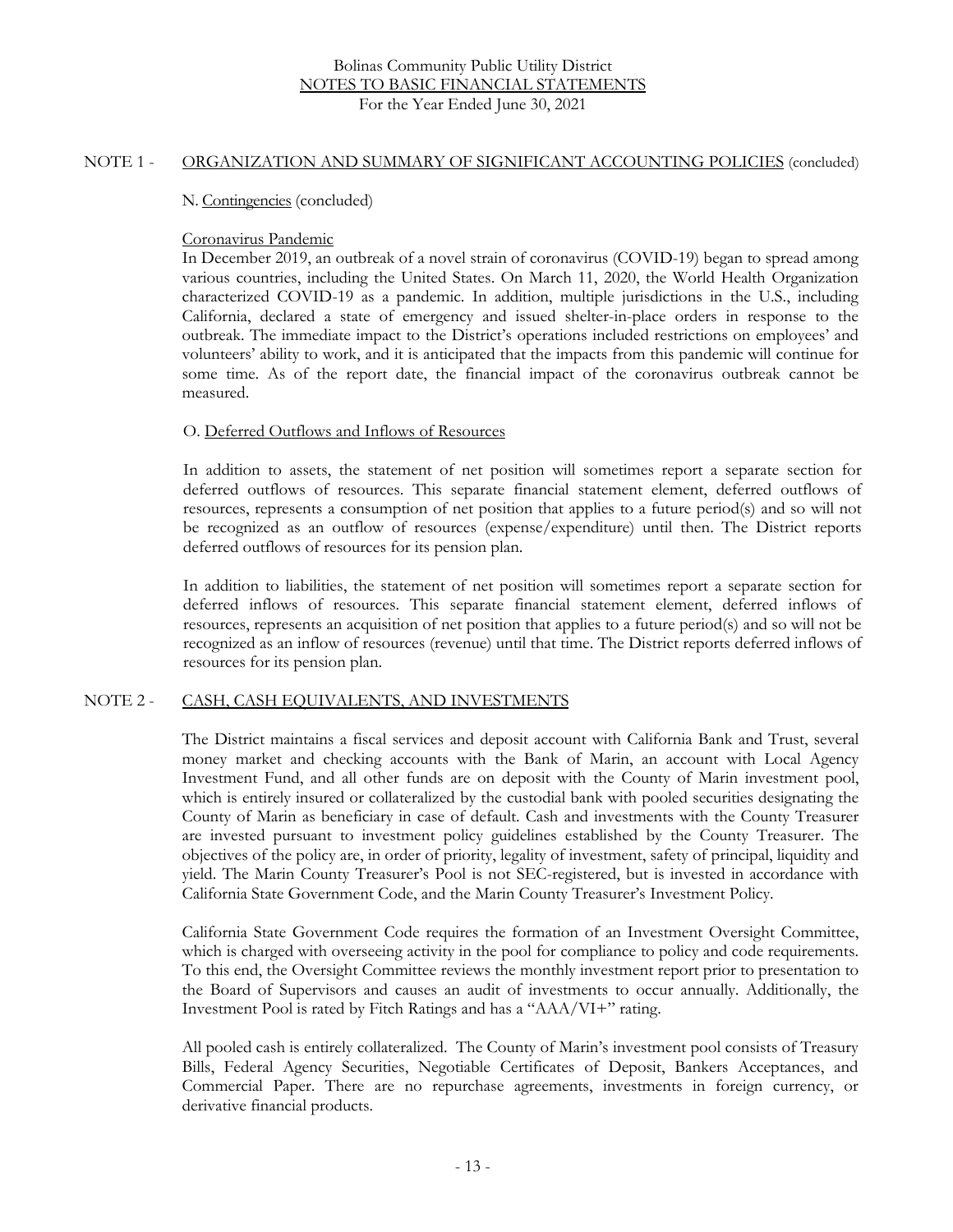### NOTE 2 - CASH, CASH EQUIVALENTS, AND INVESTMENTS (concluded)

These funds have been segregated into various accounts and at June 30, 2021, the balances were as follows:

|                       | 2021          |
|-----------------------|---------------|
| Cash:                 |               |
| Demand accounts       | \$<br>418,071 |
| LAIF                  | 589,494       |
| Total                 | 1,007,565     |
|                       | 2021          |
| Restricted cash:      |               |
| Demand accounts       | \$<br>63,354  |
| Marin County Treasury | 1,379,407     |
| Total                 | .442,761      |

Cash deposits held at financial institutions can be categorized according to three levels of risk:

- 1) Deposits which are insured or collateralized with securities held by the District or by its agent in the District's name.
- 2) Deposits which are collateralized with securities held by the pledging financial institution's trust department or agent in the District's name.
- 3) Deposits which are not collateralized or insured.

Based on these three levels of risk, all of the District's cash deposits are classified as Category 1.

#### Fair Value Hierarchy

The District categorizes its fair value measurements within the fair value hierarchy established by generally accepted accounting principles. The hierarchy is based on the valuation inputs used to measure fair value of the assets. Level 1 inputs are quoted prices in an active market for identical assets; Level 2 inputs are significant other observable inputs; and Level 3 inputs are significant unobservable inputs.

Both the California Local Agency Investment Fund (LAIF) and the County of Marin's investment pool are classified as exempt in the fair value hierarchy, as they are valued at amortized cost, which is exempt from being classified under GASB 72.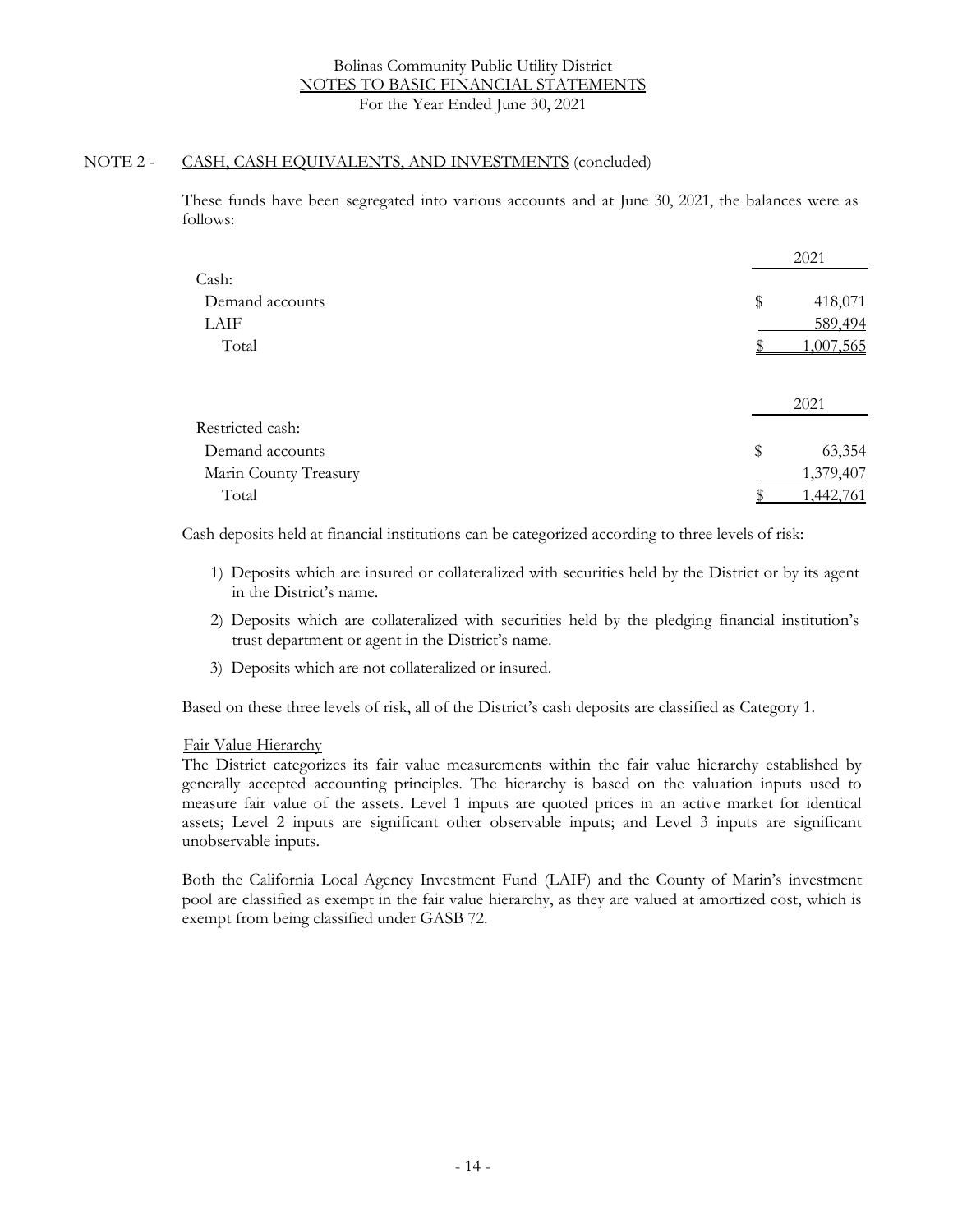## NOTE 3 - CAPITAL ASSETS

Capital assets consisted of the following at June 30, 2021 and 2020.

| <b>Business-type Activities</b>                 | Balance<br>6/30/20 | Increase        | Decrease | Balance<br>6/30/21 |
|-------------------------------------------------|--------------------|-----------------|----------|--------------------|
| Capital assets, not being depreciated:          |                    |                 |          |                    |
| Land                                            | \$<br>328,006      | \$              | \$       | \$<br>328,006      |
| Construction in progress                        | 1,000,768          | 114,624         | 197,651  | 917,741            |
| Total capital assets, not being depreciated     | 1,328,774          | 114,624         | 197,651  | 1,245,747          |
| Capital assets, being depreciated:              |                    |                 |          |                    |
| Sewer and water collection system               | 1,466,674          |                 |          | 1,466,674          |
| Transmission and distribution                   | 3,320,049          |                 |          | 3,320,049          |
| Water and sewer treatment plants                | 4,008,645          | 473,755         |          | 4,482,400          |
| Structures and other equipment                  | 1,329,369          |                 |          | 1,329,369          |
| Shoreline protection facility                   | 641,581            |                 |          | 641,581            |
| Total capital assets, being depreciated         | 10,766,318         | 473,755         |          | 11,240,073         |
| Total accumulated depreciation                  | (7,079,462)        | (237,086)       |          | (7,316,548)        |
| Total capital assets being<br>depreciated - net | 3,686,856          | 236,669         |          | 3,923,525          |
| Capital assets - net                            | 5.015.630          | 35 <u>1,293</u> | 97,651   | 5,169,272          |

## NOTE 4 - PENSION PLAN

## A. General Information about the Pension Plans

*Plan Descriptions* - All qualified permanent and probationary employees are eligible to participate in the District's Miscellaneous Employee Pension Plan, cost-sharing multiple employer defined benefit pension plan administered by the California Public Employees' Retirement System (CalPERS). Benefit provisions under the Plan are established by State statute and Local Government resolution. CalPERS issues publicly available reports that include a full description of the pension plan regarding benefit provisions, assumptions and membership information that can be found on the CalPERS website.

*Benefits Provided* - CalPERS provides service retirement and disability benefits, annual cost of living adjustments and death benefits to plan members, who must be public employees and beneficiaries. Benefits are based on years of credited service, equal to one year of full time employment. Members with five years of total service are eligible to retire at age 50 with statutorily reduced benefits. All members are eligible for non-duty disability benefits after 10 years of service. The death benefit is one of the following: the Basic Death Benefit, the 1957 Survivor Benefit, or the Optional Settlement 2W Death Benefit. The cost of living adjustments for the plan are applied as specified by the Public Employees' Retirement Law.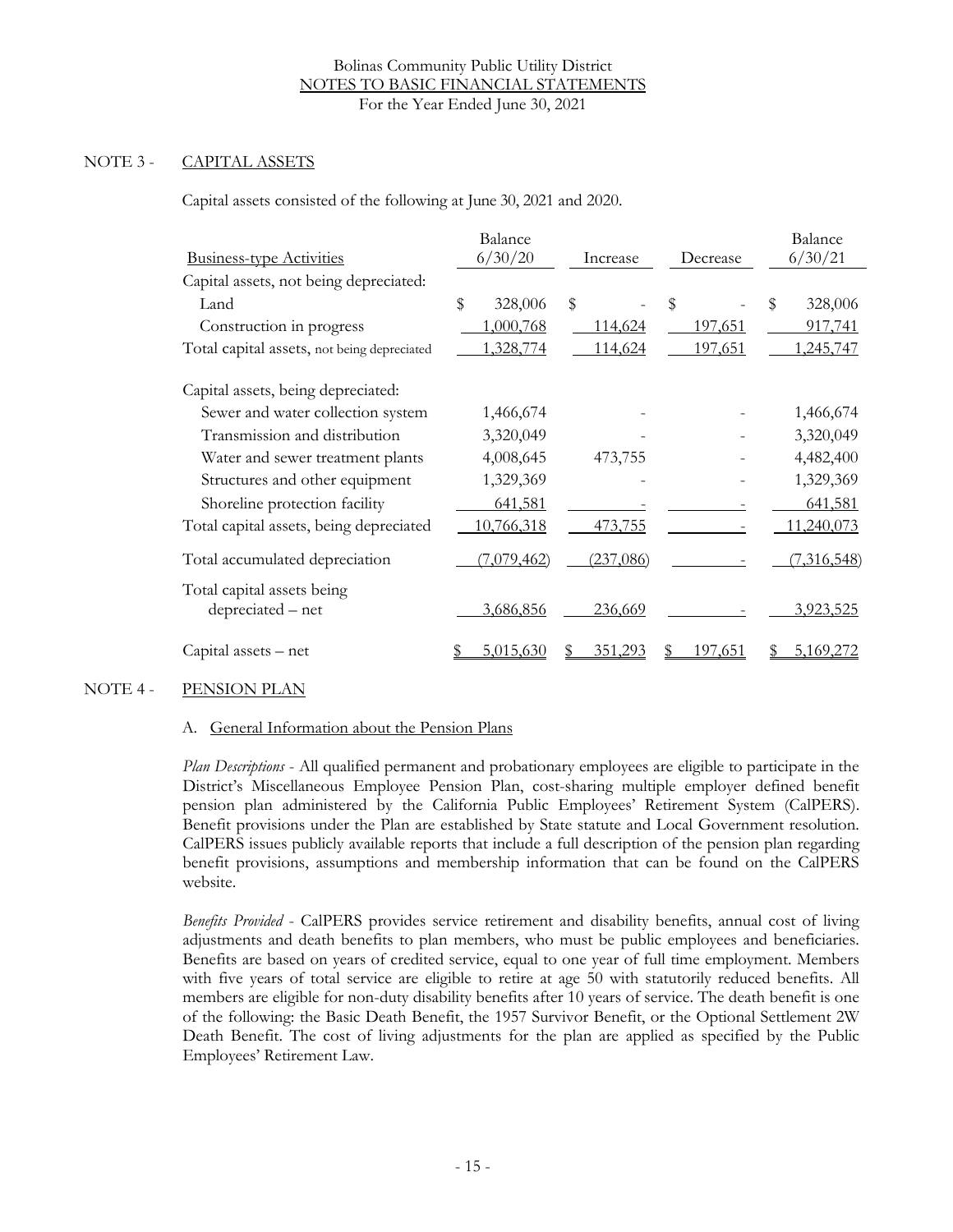#### A. General Information about the Pension Plans (concluded)

The Plan's provisions and benefits in effect at June 30, 2021, are summarized as follows:

|                                                    |                       | Miscellaneous    |  |  |
|----------------------------------------------------|-----------------------|------------------|--|--|
|                                                    | Prior to              | On or after      |  |  |
| Hire date                                          | January 1, 2013       | January 1, 2013  |  |  |
| Benefit formula                                    | $2\%$ ( <i>a</i> ) 60 | $2\%$ (a) 62     |  |  |
| Benefit vesting schedule                           | 5 years service       | 5 years service  |  |  |
| Benefit payments                                   | monthly for life      | monthly for life |  |  |
| Retirement age                                     | 60                    | 62               |  |  |
| Monthly benefits, as a % of eligible compensations | $2.0\%$               | $2.0\%$          |  |  |
| Required employee contribution rates               | $7.0\%$               | $6.75\%$         |  |  |
| Required employer contribution rates               | 8.794%                | 7.732%           |  |  |

*Contributions* - Section 20814(c) of the California Public Employees' Retirement Law (PERL) requires that the employer contribution rates for all public employers be determined on an annual basis by the actuary and shall be effective on the July 1 following notice of a change in the rate. The total plan contributions are determined through CalPERS' annual actuarial process. The actuarially determined rate is the estimated amount necessary to finance the costs of benefits earned by employees during the year, with an additional amount to finance any unfunded accrued liability. The District is required to contribute the difference between the actuarially determined rate and the contribution rate of employees. Employer contribution rates may change if plan contracts are amended. Payments made by the District to satisfy contribution requirements that are identified by the pension plan terms as plan member contribution requirements are classified as plan member contributions.

For the year ended June 30, 2021, the contributions recognized as part of pension expense for each Plan were as follows:

|                          | Miscellaneous |
|--------------------------|---------------|
| Contributions - employer | \$85,408      |

## B. Pension Liabilities, Pension Expenses and Deferred Outflows/Inflows of Resources Related to Pension

As of June 30, 2021, the District reported net pension liabilities for its proportionate shares of the net pension liability of the Miscellaneous Plans as follows:

|               | Proportionate         |
|---------------|-----------------------|
|               | Share of              |
|               | Net Pension Liability |
| Miscellaneous | 728,867               |

The District's net pension liability for the Plan is measured as the proportionate share of the net pension liability. The net pension liability of the Plan is measured as of June 30, 2020, and the total pension liability for the Plan used to calculate the net pension liability was determined by an actuarial valuation as of June 30, 2019, rolled forward to June 30, 2020, using standard update procedures. The District's proportion of the net pension liability was based on a projection of the District's long-term share of contributions to the pension plans relative to the projected contributions of all participating employers, actuarially determined.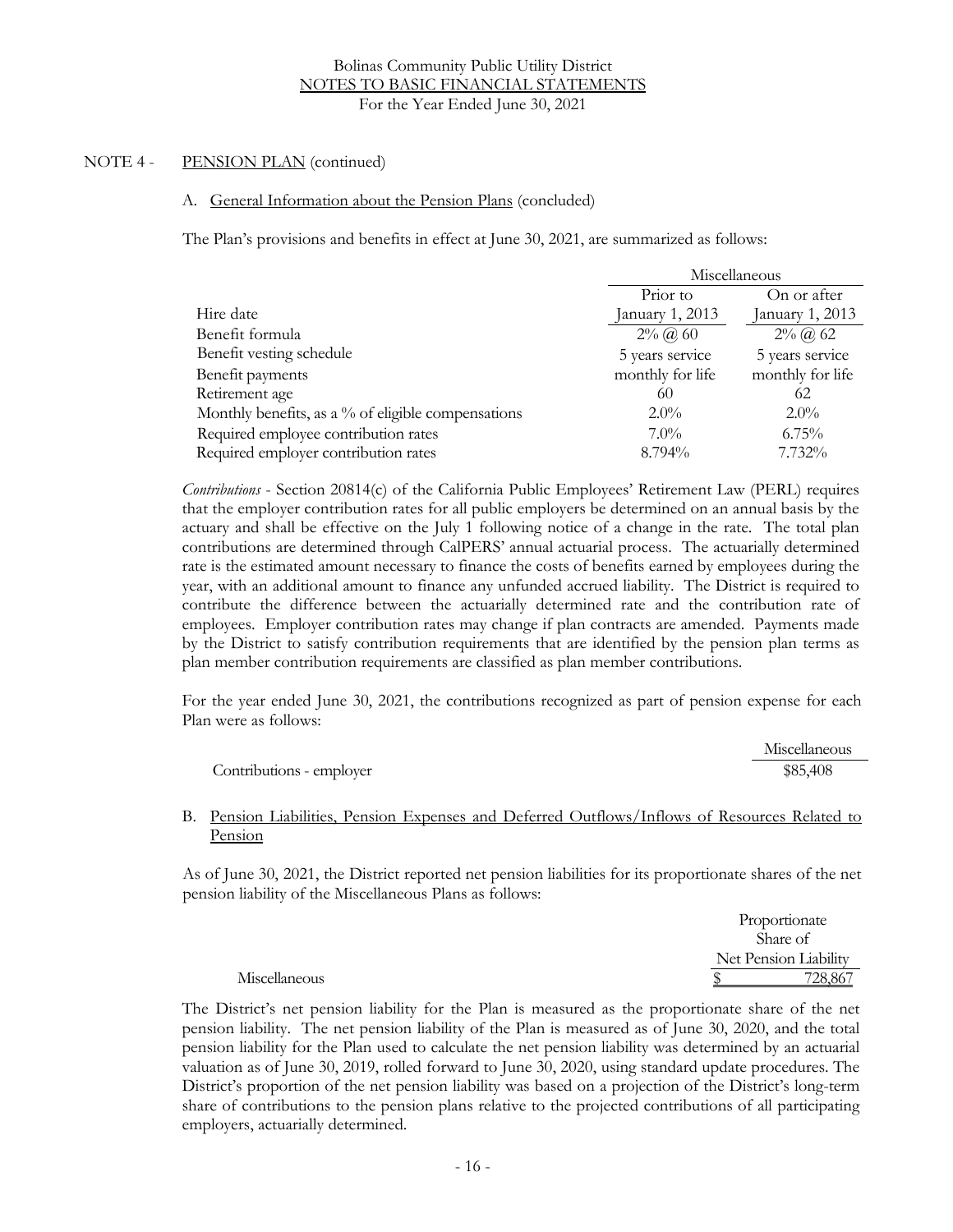B. Pension Liabilities, Pension Expenses and Deferred Outflows/Inflows of Resources Related to Pension (continued)

The District's proportionate share of the net pension liability for the Plan as of June 30, 2021, was as follows:

|                              | Miscellaneous |
|------------------------------|---------------|
| Proportion - June 30, 2020   | $0.016450\%$  |
| Proportion - June 30, 2021   | $0.014050\%$  |
| Change – Increase (Decrease) | $(0.00024\%)$ |

For the year ended June 30, 2021, the District recognized pension expense of \$14,226. At June 30, 2021, the District reported deferred outflows of resources and deferred inflows of resources related to pension from the following sources:

|                                                                                                            |             | Deferred  |            | Deferred  |
|------------------------------------------------------------------------------------------------------------|-------------|-----------|------------|-----------|
|                                                                                                            | Outflows of |           | Inflows of |           |
|                                                                                                            |             | Resources |            | Resources |
| Pension contributions subsequent to measurement date                                                       | \$          | 85,408    | \$         |           |
| Differences between actual and expected experience                                                         |             | 37,561    |            |           |
| Changes in assumptions                                                                                     |             |           |            | (5,199)   |
| Change in employer's proportion and differences between<br>the employer's contributions and the employer's |             |           |            |           |
| proportionate share of contributions                                                                       |             |           |            | (51,097)  |
| Adjustments due to differences in proportions                                                              |             | 21,437    |            |           |
| Net differences between projected and actual earnings                                                      |             |           |            |           |
| on plan investments                                                                                        |             | 21,652    |            |           |
| Total                                                                                                      |             | 166.058   |            |           |

\$85,408 reported as deferred outflows of resources related to contributions subsequent to the measurement date will be recognized as a reduction of the net pension liability in the year ended June 30, 2022. Other amounts reported as deferred outflows of resources and deferred inflows of resources related to pension will be recognized as pension expense as follows:

| Year Ended June 30 |                |
|--------------------|----------------|
| 2022               | (14, 812)<br>S |
| 2023               | 10,325         |
| 2024               | 18,456         |
| 2025               | 10,385         |
| Thereafter         |                |

*Actuarial Assumptions* - The June 30, 2019, valuation was rolled forward to determine the June 30, 2020, total pension liability, based on the following actuarial methods and assumptions: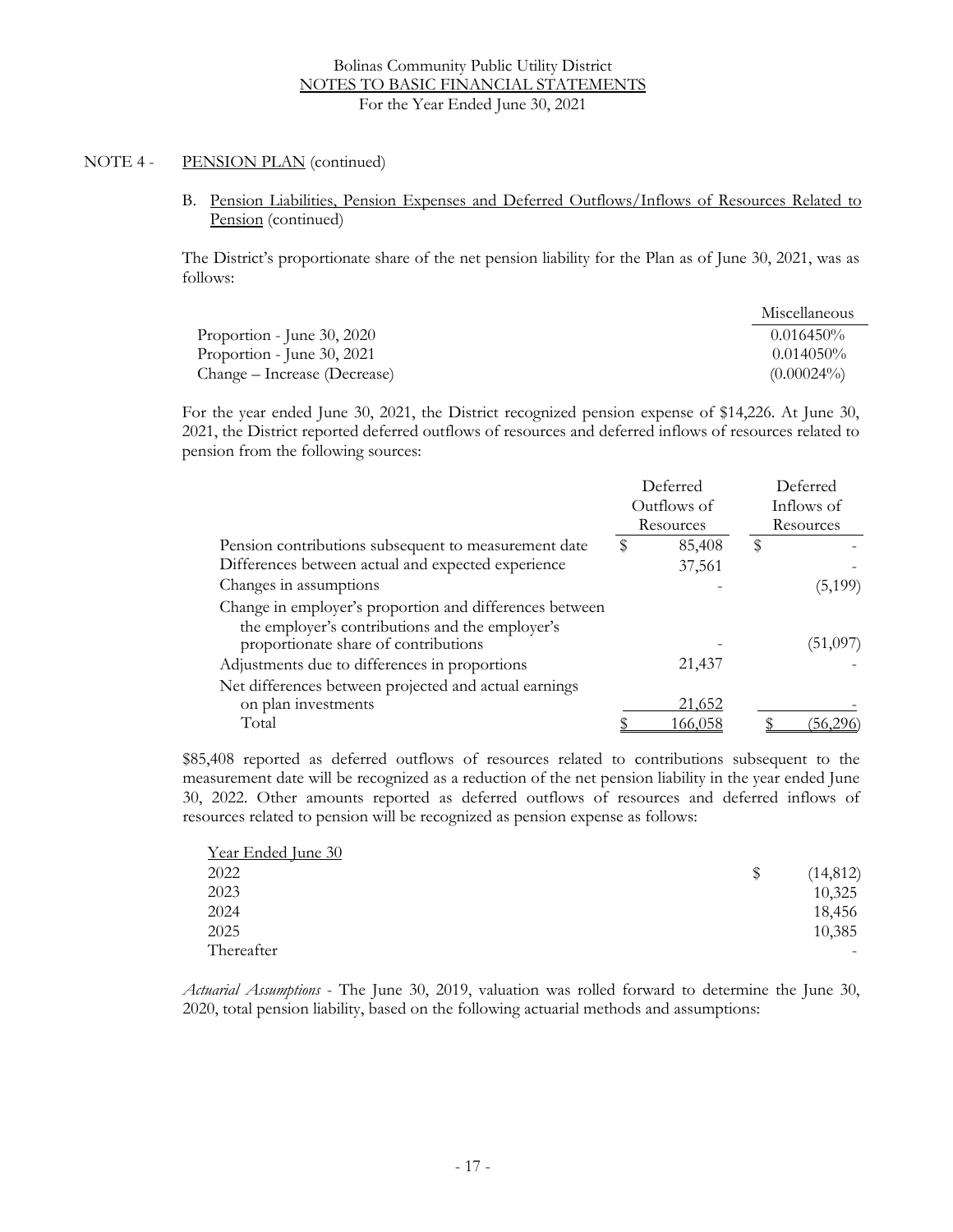\*

B. Pension Liabilities, Pension Expenses and Deferred Outflows/Inflows of Resources Related to Pension (continued)

| Actuarial Cost Method            | Entry-Age Normal in accordance with<br>requirements of GASB 68 |
|----------------------------------|----------------------------------------------------------------|
| Actuarial Assumptions:           |                                                                |
| Discount Rate                    | $7.15\%$                                                       |
| Inflation                        | $2.5\%$                                                        |
| Salary increases                 | Varies by Entry Age and Service                                |
| Mortality rate table*            | Derived using CalPERS Membership Data for all Funds            |
| Post Retirement Benefit Increase | Contract COLA up to 2.5% until Purchasing Power                |
|                                  | Protection Allowance Floor on Purchasing Power Applies         |

The mortality table used was developed based on CalPERS' specific data. The table includes 15 years of mortality improvements using Society of Actuaries Scale 90% of scale MP2016. For more details on this table, please refer to the December 2017 experience study report.

*Discount Rate* - The discount rate used to measure the total pension liability for PERF C was 7.15%. The projection of cash flows used to determine the discount rate assumed that contributions from plan members will be made at the current member contribution rates and that contributions from employers will be made at statutorily required rates, actuarially determined. Based on those assumptions, the Plan's fiduciary net position was projected to be available to make all projected future benefit payments of current plan members. Therefore, the long-term expected rate of return on plan investments was applied to all periods of projected benefit payments to determine the total pension liability.

*Long-term Expected Rate of Return -* The long-term expected rate of return on pension plan investments was determined using a building-block method in which best-estimate ranges of expected future real rates of return (expected returns, net of pension plan investment expense and inflation) are developed for each major asset class.

In determining the long-term expected rate of return, CalPERS took into account both short-term and long-term market return expectations as well as the expected pension fund cash flows. Using historical returns of all the funds' asset classes, expected compound (geometric) returns were calculated over the short-term (first 10 years) and the long-term  $(11 + \text{years})$  using a building-block approach.

Using the expected nominal returns for both short-term and long-term, the present value of benefits was calculated for each fund. The expected rate of return was set by calculating the rounded single equivalent expected return that arrived at the same present value of benefits for cash flows as the one calculated using both short-term and long-term returns. The expected rate of return was then set equal to the single equivalent rate calculated above and adjusted to account for assumed administrative expenses.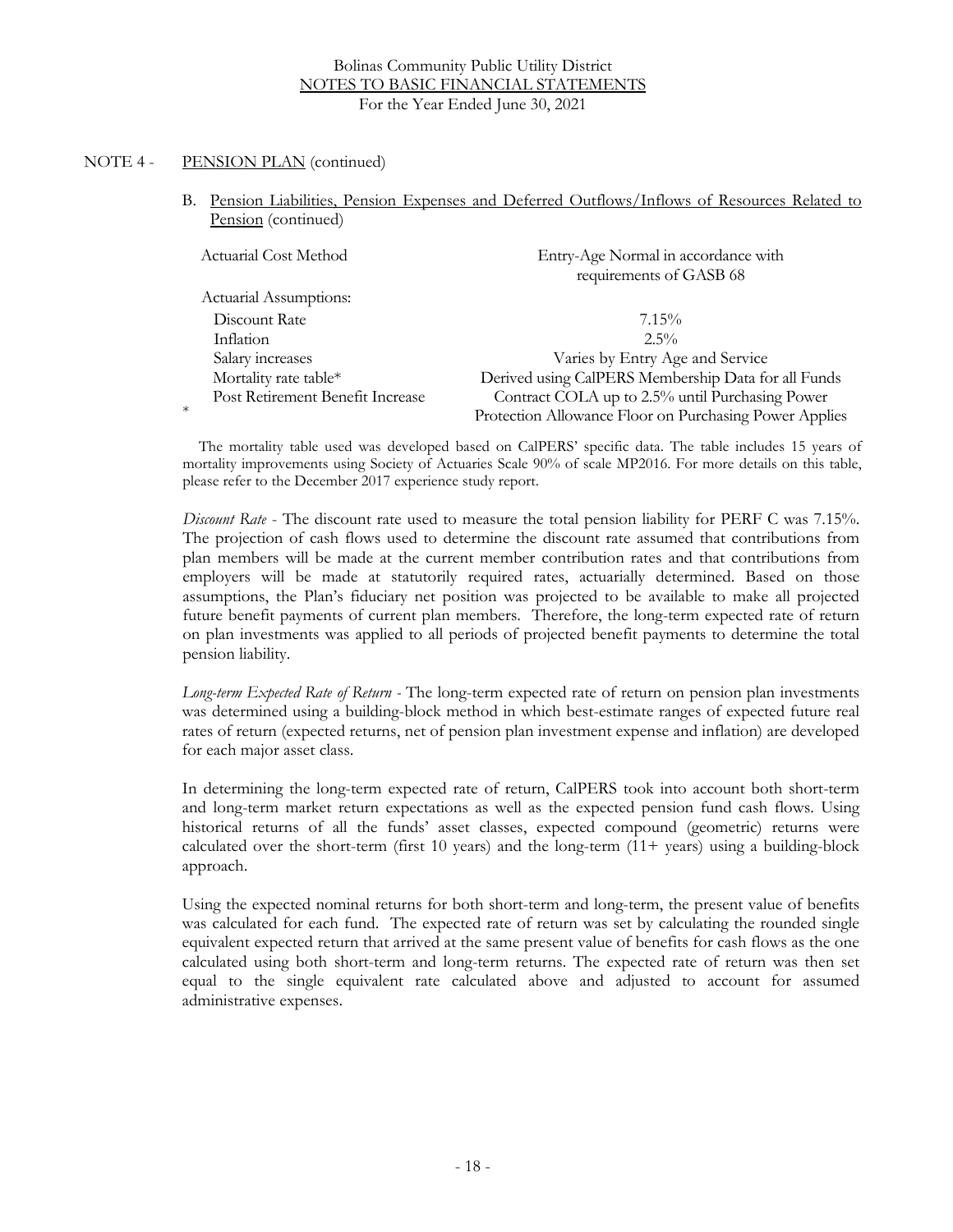B. Pension Liabilities, Pension Expenses and Deferred Outflows/Inflows of Resources Related to Pension (continued)

The expected real rates of return by asset class are as follows:

|                  |            | Real Return      | Real Return     |
|------------------|------------|------------------|-----------------|
| Asset Class (a)  | Allocation | Years 1-10 $(b)$ | Years $11+$ (c) |
| Global equity    | $50\%$     | $4.80\%$         | 5.98%           |
| Fixed income     | 28%        | $1.00\%$         | 2.62%           |
| Inflation assets |            | $0.77\%$         | 1.81%           |
| Private equity   | $8\%$      | $6.30\%$         | $7.23\%$        |
| Real assets      | $13\%$     | 3.75%            | $4.93\%$        |
| Liquidity        | $1\%$      |                  | $-0.92%$        |
| Total            | $100\%$    |                  |                 |

- (a) In the System's ACFR, Fixed Income is included in Global Debt Securities; Liquidity is included in Short-term Investments; Inflations Assets are included in both Global Equity Securities and Global Debt Securities.
- (b) An expected inflation of 2.00% used for this period.
- (c) An expected inflation of 2.92% used for this period.

*Subsequent Events -* There were no subsequent events that would materially affect the results presented in this disclosure.

*Amortization of Deferred Outflows and Deferred Inflows of Resources -* Under GASB 68, gains and losses related to changes in total pension liability and fiduciary net position are recognized in pension expense systematically over time.

The first amortized amounts are recognized in pension expense for the year the gain or loss occurs. The remaining amounts are categorized as deferred outflows and deferred inflows of resources related to pensions and are to be recognized in future pension expense. The amortization period differs depending on the source of the gain or loss:

| Net Difference between projected and<br>actual earnings on pension plan investments | 5 year straight-line amortization                                                                                                                                                                                             |
|-------------------------------------------------------------------------------------|-------------------------------------------------------------------------------------------------------------------------------------------------------------------------------------------------------------------------------|
| All other amounts                                                                   | Straight-line amortization over the expected<br>average remaining service lifetime (EARSL) of all<br>members that are provided with benefits (active,<br>inactive, and retired) as of beginning of the<br>measurement period. |

*Sensitivity of the Proportionate Share of the Net Pension Liability to Changes in the Discount Rate* - The following presents the District's proportionate share of the net pension liability for the Plan, calculated using the discount rate for the Plan, as well as what the District's proportionate share of the net pension liability would be if it were calculated using a discount rate that is 1 percentage point lower or 1 percentage point higher than the current rate: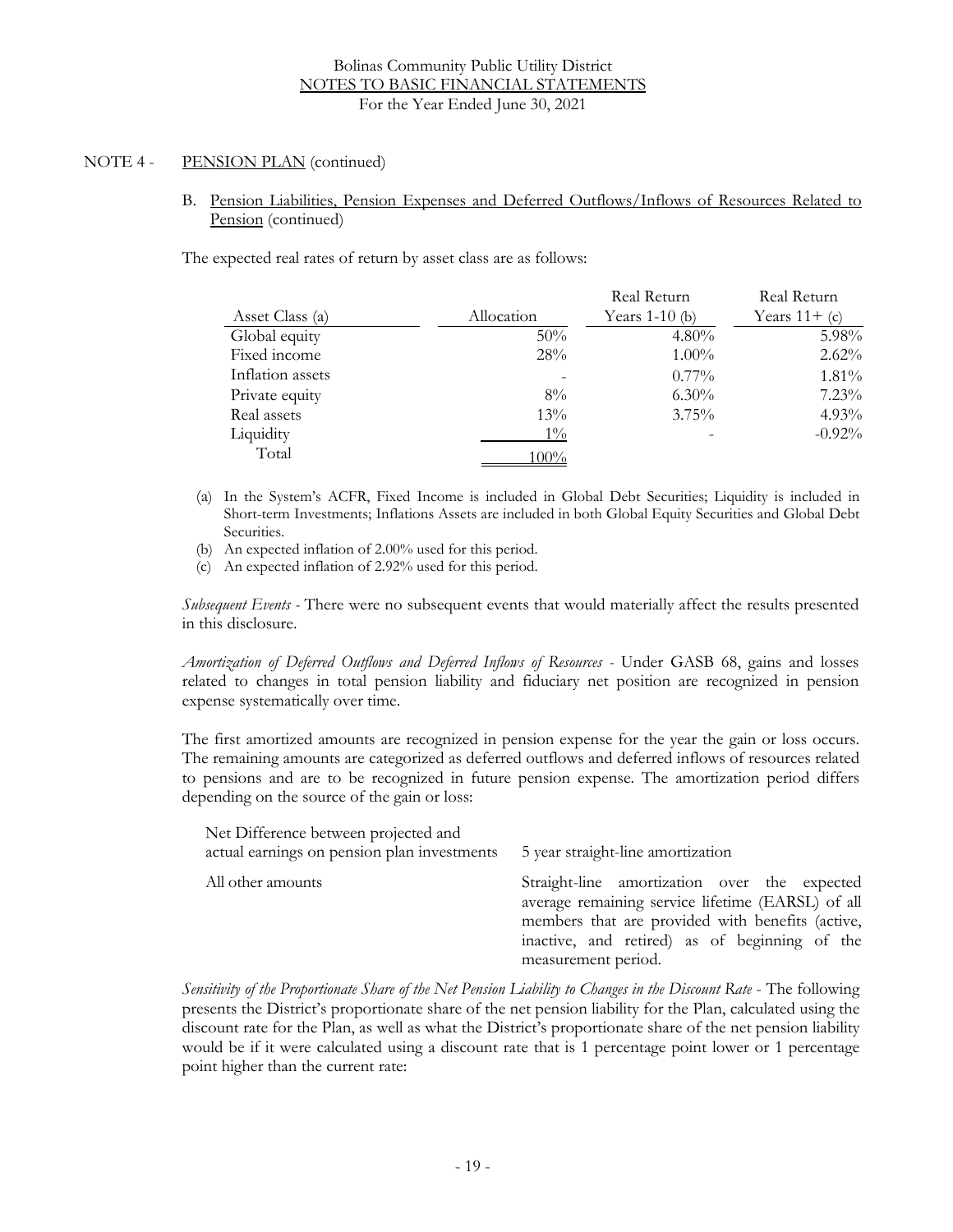B. Pension Liabilities, Pension Expenses and Deferred Outflows/Inflows of Resources Related to Pension (concluded)

|                              | Miscellaneous |
|------------------------------|---------------|
| 1% Decrease                  | $6.15\%$      |
| Net Pension Liability        | \$1,100,753   |
| <b>Current Discount Rate</b> | $7.15\%$      |
| Net Pension Liability        | \$728,867     |
| 1% Increase                  | $8.15\%$      |
| Net Pension Liability        | \$421,589     |

*Pension Plan Fiduciary Net Position* - Detailed information about the pension plan's fiduciary net position is available in the separately issued CalPERS financial reports.

*Payable to the Pension Plan -* At June 30, 2021, the District reported no amounts payable for the outstanding amount of contributions to the pension plan required for the year then ended.

## NOTE 5 - LONG-TERM DEBT

The following is a summary of changes in long-term debt as of June 30, 2021:

|                             | June $30$ ,<br>2020 | Additions |        | Retirements | June 30,<br>2021 | Current |
|-----------------------------|---------------------|-----------|--------|-------------|------------------|---------|
| Clean Renewable Energy Bond | 56,500              |           | $-$ \$ | 14.125      | 42,375 \$        | 14,125  |
| Clean Renewable Energy Bond | 151,249             |           |        | 37,813      | 113,436          | 37,813  |
| CA Dept of Public Health    | <u>351,003</u>      |           |        | 22,443      | 328,560          | 11,416  |
| Total                       | 558,752             |           |        | 74,381      | 484,371          | 63,354  |

On August 1, 2008, the District received funds from Municipal Finance Corporation for two issuances of Clean Renewable Energy Bonds (CREBs). These funds were used for the purchase and installation of solar arrays at the District's water treatment plant and at the wastewater treatment facility. The loan agreements require annual installment payments of principal-only beginning December 16, 2008, with the last payment due August 1, 2023.

Principal payments on the bonds for the succeeding five years and thereafter are as follows:

| <u>Year ending June 30,</u> |         |
|-----------------------------|---------|
| 2022                        | 51,938  |
| 2023                        | 51,938  |
| 2024                        | 51,935  |
| Total                       | 155,811 |

The annual debt service on the CREBs bonds is funded through savings in power costs.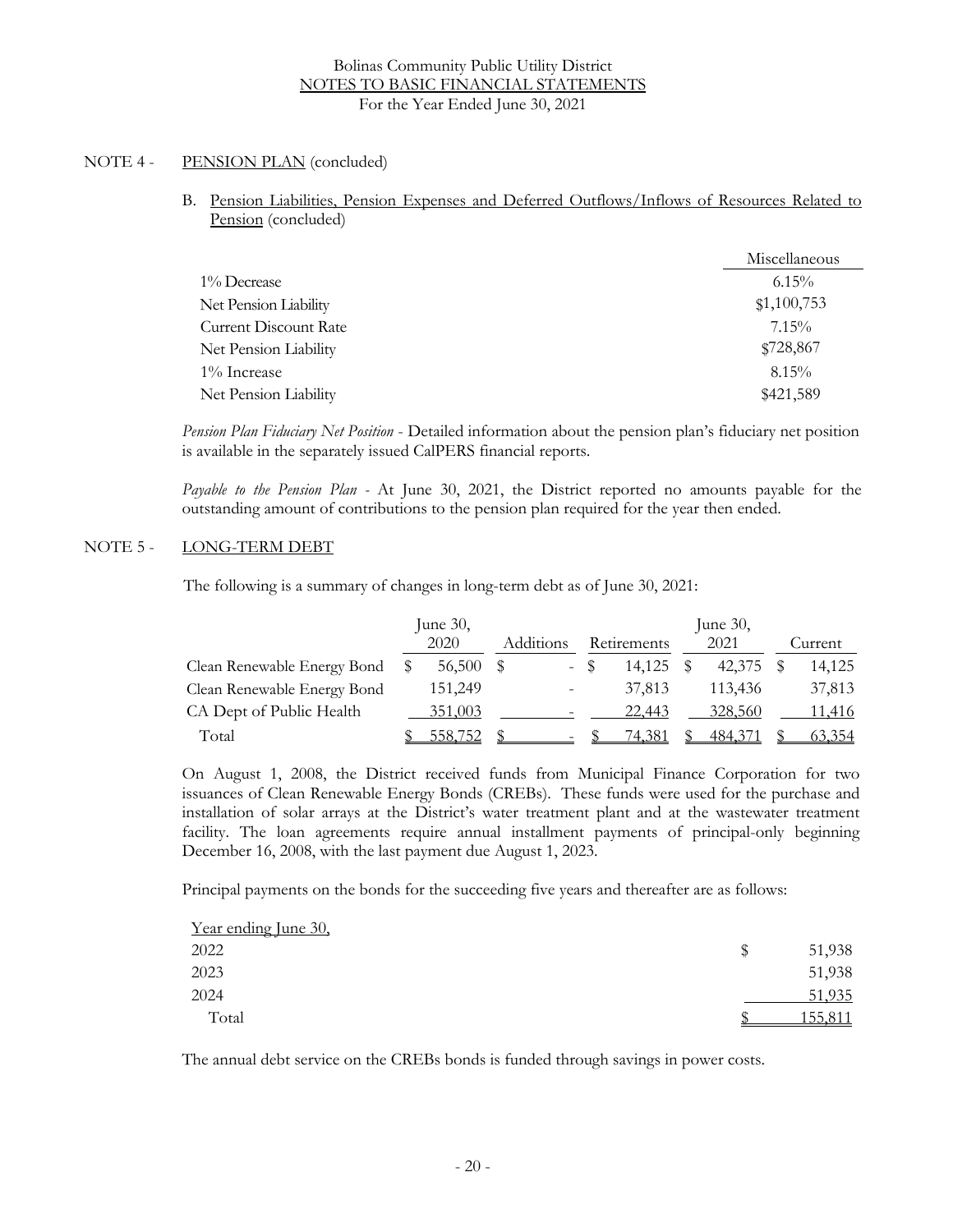## NOTE 5 - LONG-TERM DEBT (concluded)

The California Department of Public Health (CDPH) approved a loan for a maximum amount of \$485,000. The loan funds are part of the Safe Drinking Water State Revolving Fund, and were used to pay for one of the District's water construction projects. Interest is 2.3035% per annum; interest-only payments began after payment of the first claim by CDPH to the District. Semi-annual principal and interest payments of \$15,200 began upon completion of the project in July 2014 and will be due in semiannual payments for 20 years.

The following is a schedule of the maturities of the notes payable for the succeeding five years and thereafter:

| \$<br>11,416 |
|--------------|
| 23,228       |
| 23,766       |
| 24,317       |
| 24,880       |
| 220,953      |
| 328,560      |
|              |

## NOTE 6 - PROPERTY TAXES

Property taxes are assessed, collected and distributed by the County of Marin in accordance with legislation. Secured property taxes are attached as an enforceable lien on real property located in the County of Marin as of March 1. Secured property taxes are levied each November 1 on the assessed value of the real property as of prior March 1. Taxes are due in two equal installments on December 10 and April 10 following the levy date. Under California law, secured property taxes are assessed and collected by the counties at up to 1% of assessed value, plus other increases approved by the voters. The property taxes are pooled and then allocated to the District based upon complex formulas.

Unsecured property taxes are levied throughout the year beginning March 1 on the assessed value of personal property as of March 1. For unsecured property tax bills issued between March 1 and June 30, the amount is payable by August 31. For unsecured property tax bills issued after June 30, the amount of the tax is due 30 days after the bill is issued, but no later than February 28/29.

Special assessment charges are incorporated on the property tax bill, and therefore are attached as an enforceable lien on real property located within the District. Special assessment charges are due in two installments on December 10 and April 10 following the assessment date. The special assessments are collected and distributed to the District by the County of Marin.

Effective July 1, 1993, the District, in addition to other districts, entered into an agreement (hereafter known as the "Teeter Plan") with the County of Marin whereby the County agreed to purchase without recourse all previously outstanding (net of all adjustments) secured delinquent property tax and special assessment receivables, penalties and interest of the districts as of June 30, 1993. Additionally, the County agreed to advance each district its share of the annual gross levy of secured property taxes and special assessments (net of adjustments) billed through the County's Tax Collector for the fiscal year ended June 30, 1996, and for each subsequent fiscal year of the agreement. In consideration, the District gives the County of Marin its right to penalties and interest on delinquent property tax receivables and actual proceeds collected. This agreement is still operational as of the fiscal year ended June 30, 2021.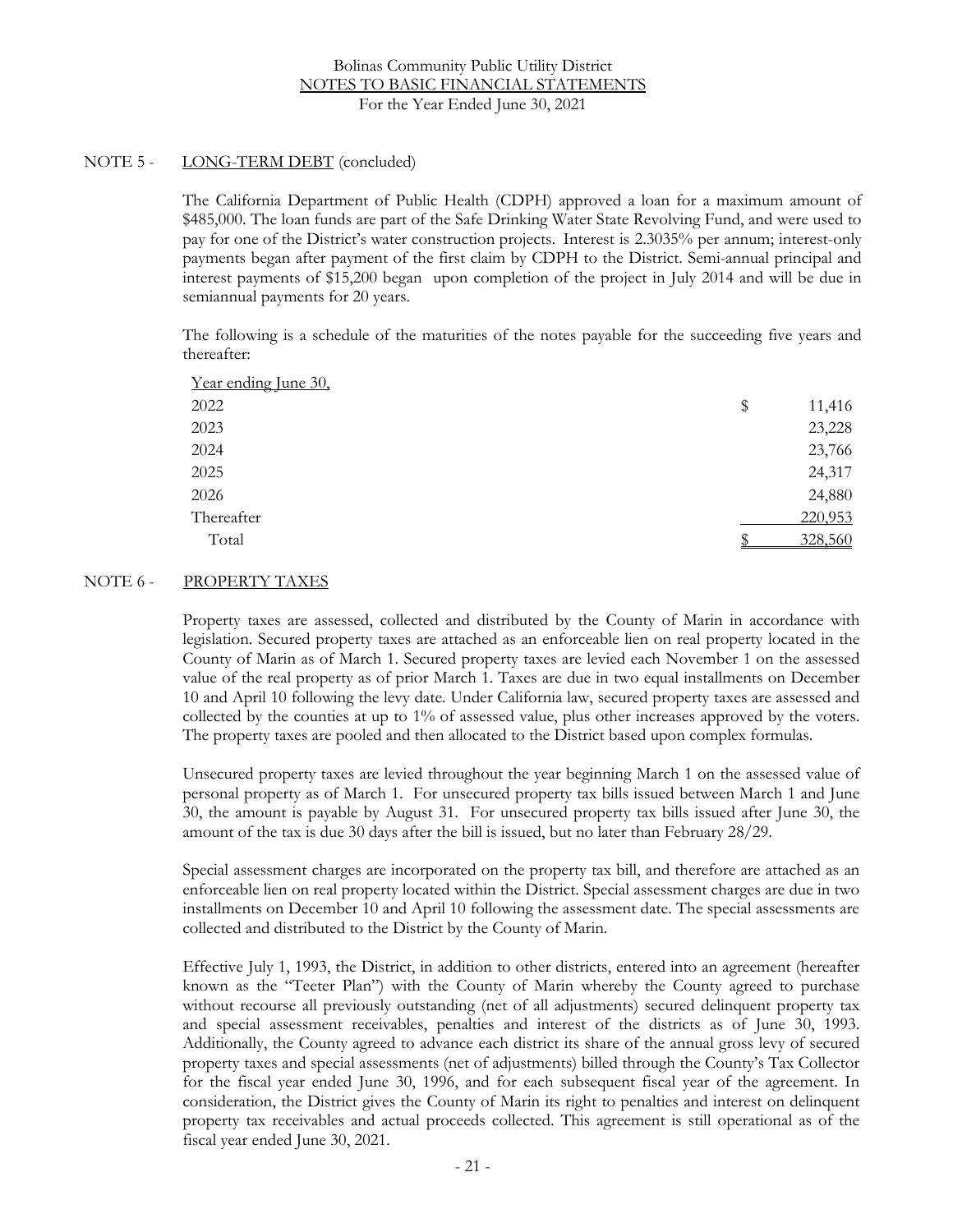#### NOTE 7 - RELATED PARTY TRANSACTIONS

During the year ended June 30, 2021, the District paid the members of the Board of Directors a monthly Directors' fee. For the year ended June 30, 2021, \$15,000 was paid in Directors' fees.

## NOTE 8 - DEFERRED COMPENSATION PLAN

The District provides a deferred compensation plan (the "Plan") according to Internal Revenue Code Section 457. The Plan is available to all employees and permits the deferral of a portion of the participating employees' salaries. Deferred amounts may not be withdrawn until termination, retirement, death or unforeseeable emergency. Prior to August 20, 1996, the assets of the Plan were owned by the District and were subject to claims from general creditors. On August 20, 1996, President Clinton signed into law changes affecting Internal Revenue Code Section 457. New plans, which have been amended to comply with the new provisions, require the plans to hold the assets in trust for the exclusive benefit of the participant and their beneficiaries. The District has an obligation to ensure that the Plan's funds are prudently managed and invested. Participating employees may direct Plan investments to several categories of investment mutual funds provided by the Plan's trustee. Since the assets of the Plan are no longer available to general creditors, the respective assets and liabilities have been removed from these financial statements.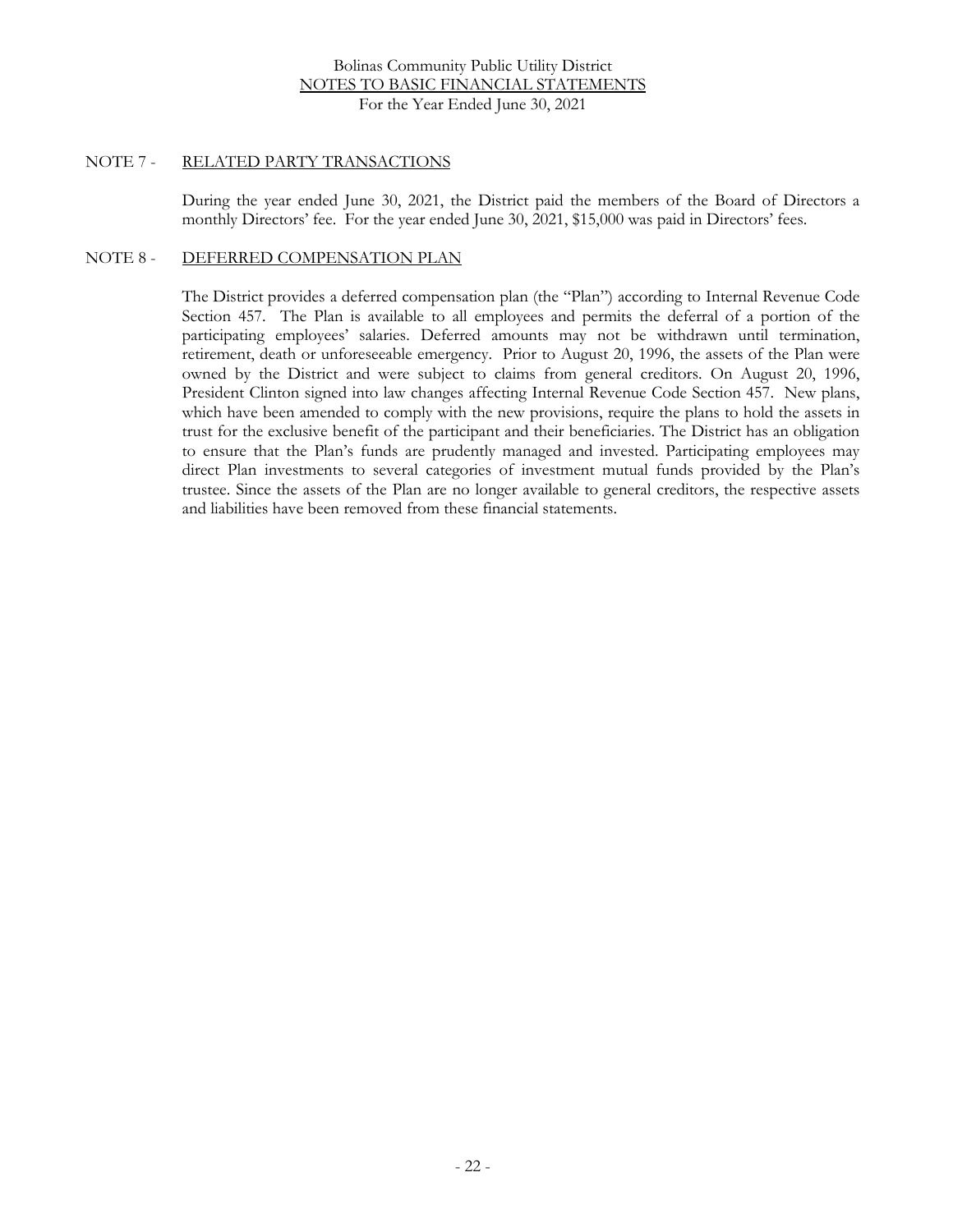## Bolinas Community Public Utility District As of June 30, 2021 \*Last 7 Years\* SCHEDULE OF THE DISTRICT'S PROPORTIONATE SHARE OF THE NET PENSION LIABILITY

| Measurement Date                                      |   | 2020          |    | 2019               |              | 2018                                      |              | 2017       | 2016          | 2015          | 2014          |
|-------------------------------------------------------|---|---------------|----|--------------------|--------------|-------------------------------------------|--------------|------------|---------------|---------------|---------------|
| Schedule of the Proportionate Share                   |   |               |    |                    |              |                                           |              |            |               |               |               |
| of the Net Pension Liability                          |   |               |    |                    |              |                                           |              |            |               |               |               |
| Proportion of the net pension liability               |   | $0.0014050\%$ |    |                    |              | $0.0016450\%$ $0.0017150\%$ $0.0017250\%$ |              |            | $0.0017550\%$ | $0.0018313\%$ | $0.0076300\%$ |
| Proportionate share of the net pension liability      | S | 728,867       | S  | 674,926            | S            | 619,309                                   | $\mathbb{S}$ | 641,364 \$ | 551,771 \$    | 411,538 \$    | 474,834       |
| Covered - employee payroll                            |   | 450,911       | \$ | 445,020            | $\mathbb{S}$ | 478,295 \$                                |              | 437,041 \$ | 410,462 \$    | 404,341 \$    | 412,174       |
| Proportionate share of the net pension liability as a |   |               |    |                    |              |                                           |              |            |               |               |               |
| percentage of covered-employee payroll                |   | $161.64\%$    |    | $151.66\%$         |              | $129.48\%$                                |              | $146.75\%$ | $134.43\%$    | 101.78%       | $115.20\%$    |
| Plan fiduciary net position as a percentage           |   |               |    |                    |              |                                           |              |            |               |               |               |
| of the total pension liability                        |   | 73.92%        |    | 77.31 <sup>%</sup> |              | 77.69%                                    |              | 76.79%     | 78.16%        | $83.52\%$     | $80.29\%$     |

#### NOTES TO SCHEDULE:

#### Changes in Benefit Terms - None

## Changes in Assumptions-None

\*Schedule is intended to show information for 10 years. Fiscal year 2015 was the 1st year of implementation. Additional years will be displayed as they become available.